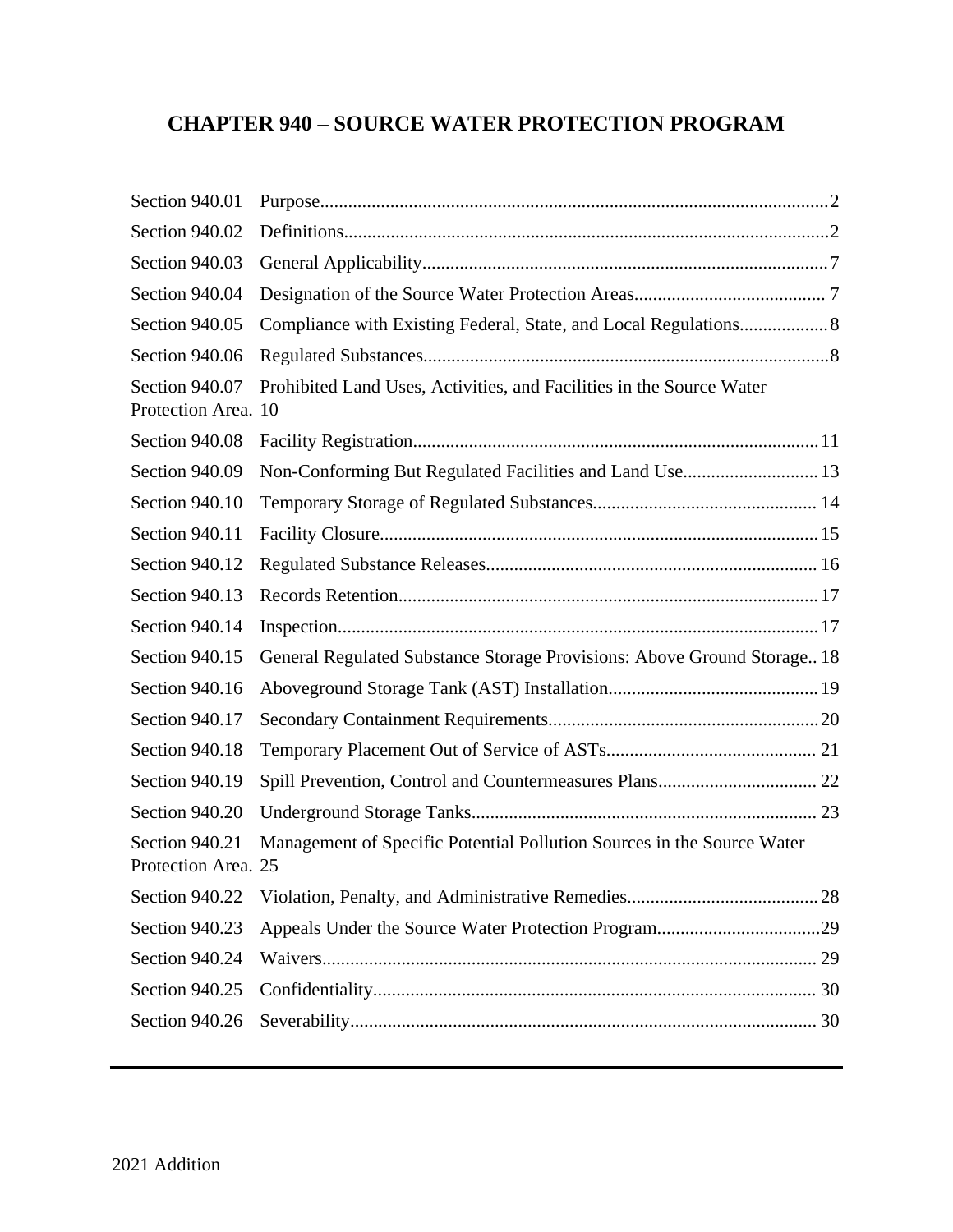#### <span id="page-1-0"></span>SECTION 940.01 PURPOSE

The purpose of this Chapter is to safeguard the public health, safety, and welfare of residents of the City of North Canton, Ohio, and all those who receive, or will receive, the benefits of the municipal water system by establishing a source water protection plan to protect groundwater supplies from degradation in and around existing and future wellfields and their recharge areas.

#### <span id="page-1-1"></span>SECTION 940.02 DEFINITIONS.

The following terms shall have the following meanings within the context of this Chapter:

(a) "ABOVEGROUND STORAGE TANK (AST)": any non-portable container and supporting structure, excluding all pipes connected thereto, which is used to store an accumulation of Regulated Substances and in which more than ninety (90) percent of the final volume of the storage container is at or above the final ground elevation.

(b) "AQUIFER": a geologic formation, group of formations, or a part of a formation that is capable of yielding a significant amount of water to a well.

(c) "BASELINE QUANTITY THRESHOLD (BQT)": Quantities of hazardous substances stored, used, or processed at the facility, prohibitions of practices, maintenance procedures, and other management practices to prevent or reduce the pollution of the environment.

(d) "BEST MANAGEMENT PRACTICES (BMP)": Schedules of activities, prohibitions of practices, maintenance procedures, and other management practices to prevent or reduce the pollution of the environment. BMPs also include treatment requirements, operating procedures, and practices to control runoff, spills, and leaks.

(e) "CERCLA": the Comprehensive Environmental Response, Compensation, and Liability Act of 1980 (42 U.S.C. 9601 et seq., Pub. L. 96-510, December 11, 1980), as amended by the Superfund Amendments and Reauthorization Act (SARA) of 1986 (Pub. L. 99-499, October 17, 1986; 100 Stat. 1613). All references to CERCLA within this regulation are meant to indicate CERCLA, as amended by SARA.

(f) "CITY": the City of North Canton and any of its designated agents.

(g) "DRY WELL": a type of drainage well used for the underground disposal of storm water runoff from paved areas, which include parking lots, streets, highways, residential subdivisions, and building rooftops; agricultural areas; and industrial areas.

(h) "EPCRA": the Emergency Planning and Community Right-To-Know Act of 1986, also known as the Title III of the Superfund Amendments and Reauthorization Act (SARA) of 1986 (Pub. L. 99-499, 42 U.S.C. 960).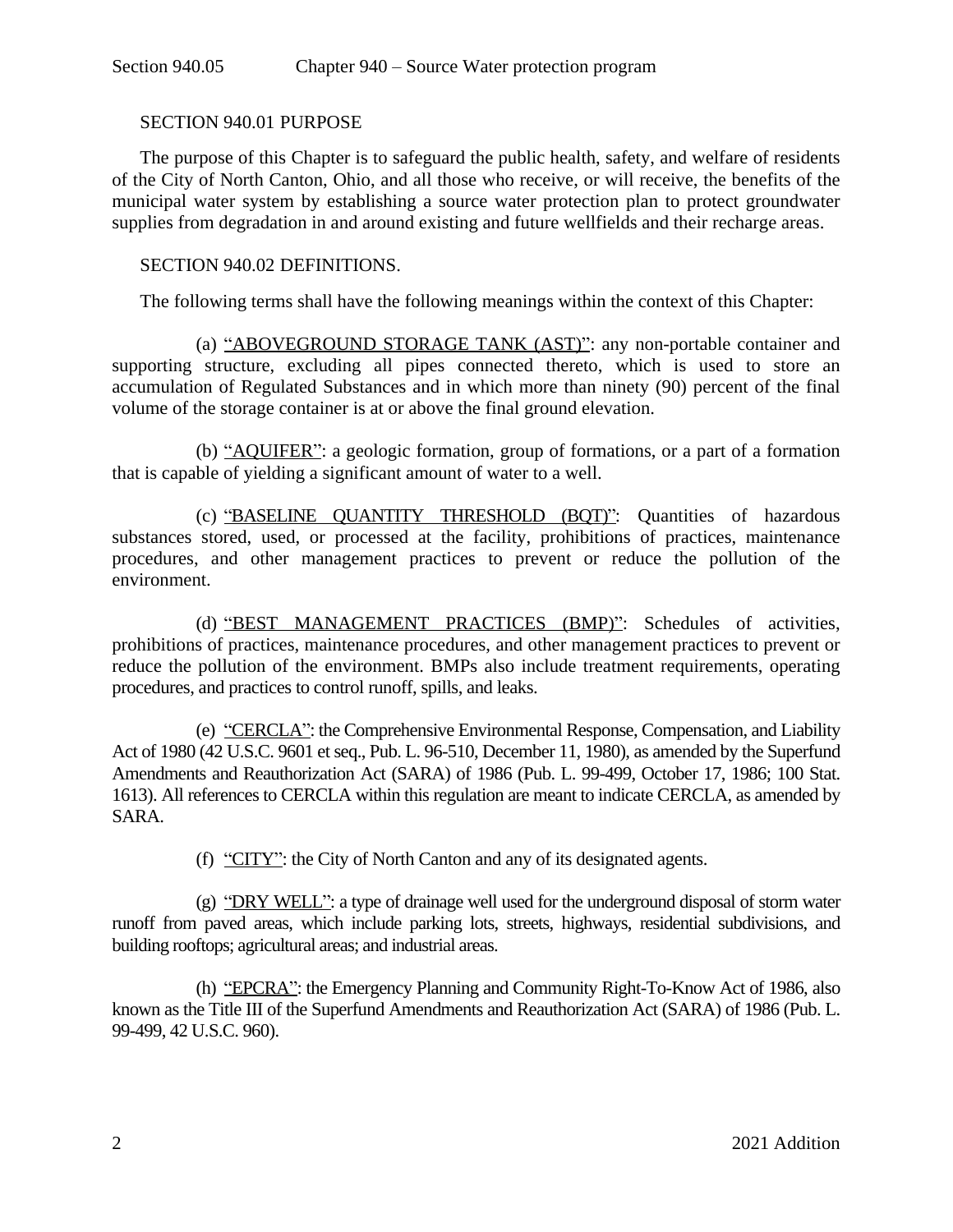(i) "EXISTING FACILITY or EXISTING STORAGE UNIT": Any Facility or Regulated Substance storage unit in operation or for which construction commenced on or before the effective date of this Chapter. Construction of a Facility or Regulated Substance storage unit has commenced if:

- (1) The owner or operator has obtained the Federal, State and local approvals or permits necessary to begin physical construction; and either
- (2) A continuous on-site, physical construction program has begun; or the owner or operator has entered into contractual obligations for physical construction of the Facility or Regulated Substance storage unit which cannot be canceled or modified without substantial loss.

(j) "EXTREMELY HAZARDOUS SUBSTANCE": any substance listed by the United States Environmental Protection Agency under 40 CFR Part 355 appendixes A and B; and any substance listed by the emergency response commission pursuant to divisions (B)(4) and (C)(5) of Section 3750.02 of the Ohio Revised Code.

(k) "FACILITY": All contiguous land and related structures, appurtenances, and improvements on land with the same Facility Operator. A Facility may consist of several operations. For these purposes, contiguous land shall include land separated by a public right-of-way, so long as such land would otherwise be contiguous. This definition includes, but is not limited to buildings, houses, storage areas, industries, businesses, research facilities, institutions, recreational areas, mining or drilling or processing operations, farming operations, and planned unit developments with common maintenance. The term Facility includes all principal and accessory uses, including residential uses.

(l) "FACILITY OPERATOR": The person or designee in possession or control of a Facility or Regulated Substance storage unit, regardless of whether such person is the owner, lessee, or other possessor. The term also includes contractors or site managers at construction sites who are responsible for the general management of Regulated Substances located on site and owners of residential property.

(m) "FIFRA": The Federal Insecticide, Fungicide, and Rodenticide Act (Pub. L. 61-152, April 26, 1910, 7 U.S.C., 136 et seq.) and major amendments of the Federal Environmental Pesticide Control Act of 1972 (Pub. L. 92-516, October 21, 1972) and the Pesticide Registration Improvement Act of 2003 (Pub. L.

(n) "FIVE-YEAR TIME-OF-TRAVEL (TOT)". T he area within which a groundwater flow model has been used to scientifically define the area where groundwater should take five years or less to reach the water supply wells.

(o) "GROUNDWATER"*:* all the water naturally occurring beneath the surface of the ground, excluding those waters in underground piping for water, wastewater, and/or storm water distribution/collection systems.

(p) "IMPERVIOUS SURFACE": any surface which prevents the adsorption of Regulated Substances into surrounding soils or other pervious surface areas, and which will not react with the Regulated Substance being stored in such a way that the surface will deteriorate and no longer be impervious.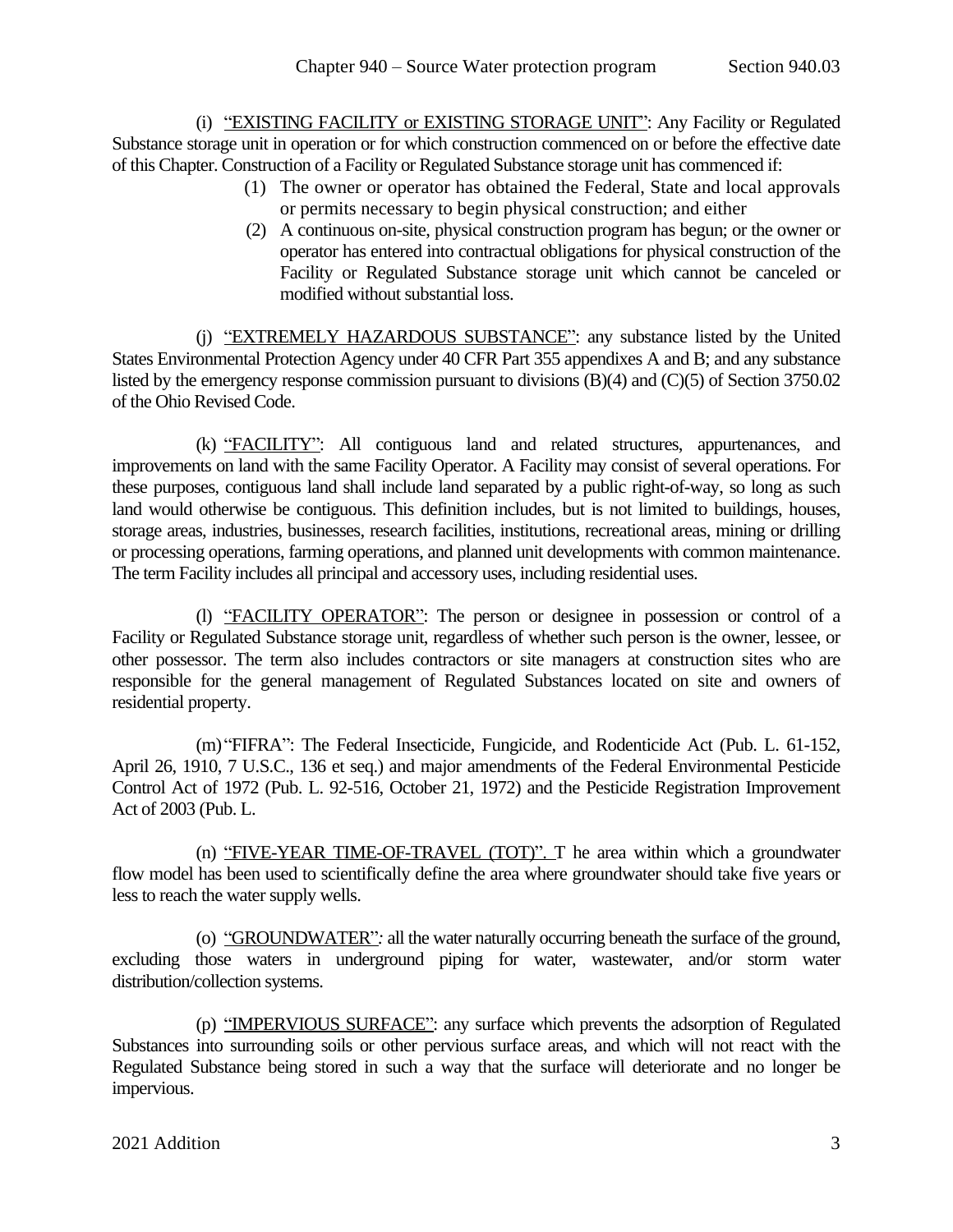(q) "NEW FACILITY" OR "NEW STORAGE UNIT": Any Facility or Regulated Substance storage unit beginning operation after the effective date of this ordinance.

(r) "NON-CONFORMING FACILITY" or "NON-CONFORMING STORAGE UNIT": any existing Facility or Regulated Substance storage unit which, as of the effective date of this ordinance, would otherwise be prohibited within a designated TOT.

(s) "OAC": Ohio Administrative Code.

(t) "OSHA": The Occupational Safety and Health Administration created by the Occupational Safety and Health Act of 1970 (29 U.S.C. 651 et seq., Pub. L. 91-596, December 29, 1970).

(u) "OHIO EPA": the Ohio Environmental Protection Agency.

(v) "ONE-YEAR TIME-OF-TRAVEL (TOT)". The area within which a groundwater flow model has been used to scientifically define the area where groundwater should take one year or less to reach the water supply wells.

(w) "PERMANENT": Any period of more than ninety (90) consecutive days.

(x) "PESTICIDE": (1) any substance or mixture of substances intended for preventing, destroying, repelling, or mitigating any pest; and (2) any substance or mixture of substances intended for use as a plant regulator, defoliant, or desiccant. The term shall include all fungicides, insecticides, nematicides, or other substances used for the control of pests.

(y) "PRIMARY CONTAINMENT": the first level of containment, i.e., the inside portion of a container or storage device which comes into immediate contact on its inner surface with a Regulated Substance.

(z) "PRINCIPAL": The primary, predominant, or foremost use or activity at a Facility.

(aa)"PROCESS"*:* The incorporation of a Regulated Substance into a product. It includes making mixtures, repackaging, or using a Regulated Substance as a feedstock, raw material, or starting material for making another chemical.

(bb) "RCRA": the Resource Conservation and Recovery Act of 1976 (Pub. L. 94-580; 42 U.S.C. 6901 et seq.) with major amendments including the Hazardous and Solid Waste Amendments of 1984 (Pub. L. 98-616, November 8, 1984), the Federal Facility Compliance Act of 1992 (Pub. L. 102-386, October 6, 1992), and the Land Disposal Program Flexibility Act of 1996 (Pub. L. 104-119, March 26, 1996).

(cc) "REGULATED SUBSTANCES": Substances identified in Section 940.06.1 of this Chapter that are regulated under the Source Water Protection Program.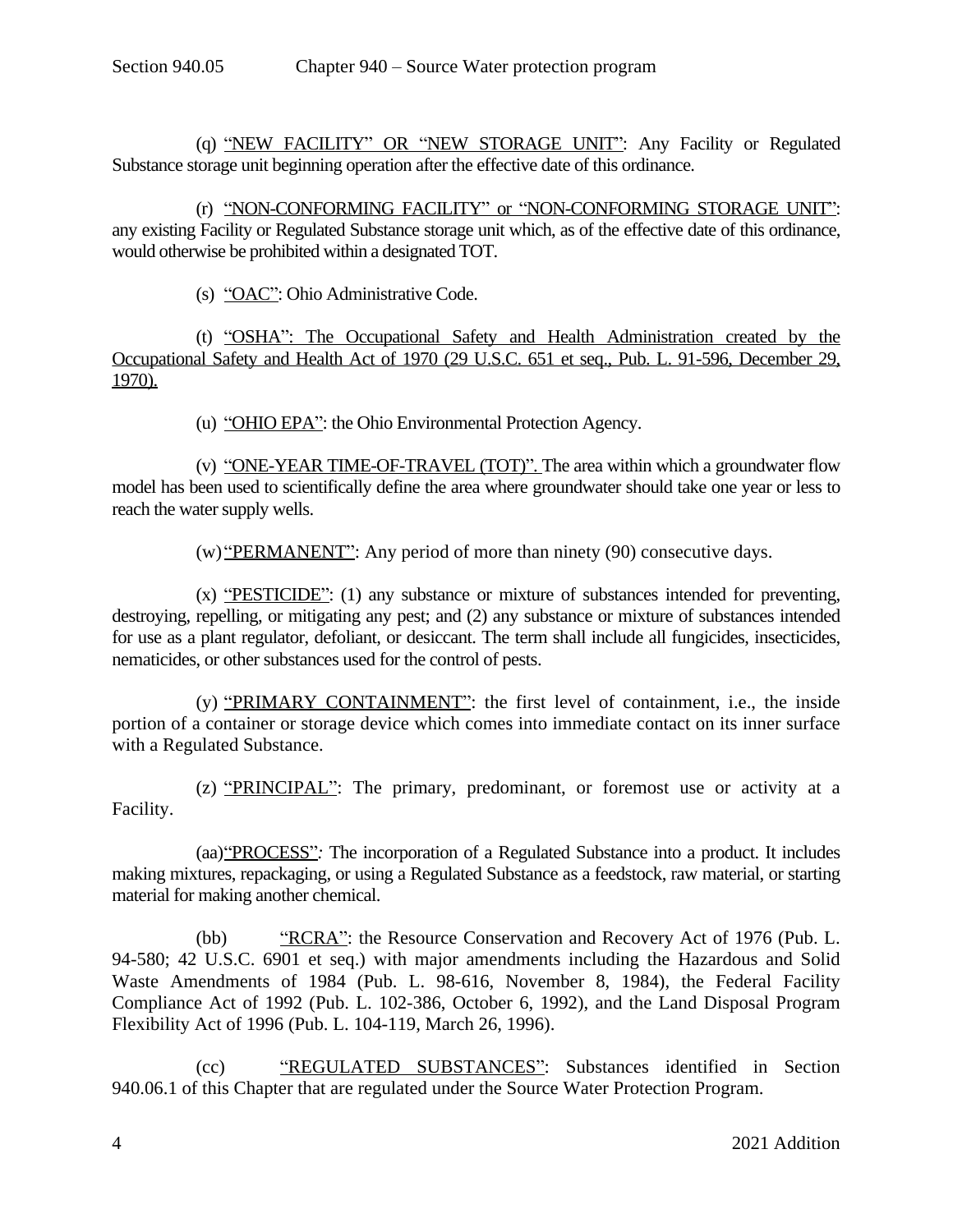(dd) "REGULATED SUBSTANCE STORAGE AREA": that area where Regulated Substances are stored. A Regulated Substance storage area can include single or multiple Regulated Substance storage units.

(ee)"REGULATED SUBSTANCE STORAGE UNIT"*:* Any underground storage tank, aboveground storage tank, drum, carboy, or other container used for the storage of one or more Regulated Substance(s), including silo, bag, tank wagon, box, glass, cylinder, tote bin, and truck body, rail car, or tanker when used for the permanent or temporary storage of Regulated Substances.

(ff) "RELEASE": The spilling, leaking, pumping, pouring, emitting, emptying, or dumping of Regulated Substances upon or into any land or water. Release includes, without limitation, leakage of such materials from failed or discarded containers or storage systems and disposal of such materials into any on-site sewage disposal system, dry-well, catch basin, or landfill. The term "Release" when used and applied in this Chapter does not include the following:

- (1) Disposal, in accordance with all applicable legal requirements and in accordance with the requirements of RCRA regulations, of hazardous wastes in a Facility that has received and maintained all necessary legal approvals for that purpose;
- (2) Disposal or release of any substance in compliance with applicable legal requirements, including without limitation*,* the terms and provisions of a valid municipal, State, or Federal permit if such permits are required by applicable environmental laws;
- (3) Disposal, in accordance with all legal requirements, of any substance to a sanitary sewer system that has received and maintained all necessary legal approvals for that purpose;
- (4) Disposal, in accordance with all legal requirements, of "sanitary sewage" to subsurface sewage disposal systems as defined and permitted by state or county health departments;
- (5) Any discharge of a petroleum substance in a quantity less than twenty-five (25) gallons unless such petroleum discharge enters a dry well, storm sewer, or surface water body; or
- (6) Any discharge of hazardous materials listed in SARA Title III or CERCLA when the discharge is less than twenty-five (25) pounds within a twenty-four (24) hour period; or
- (7) The application of agricultural chemicals, fertilizers, mineral acids, organic sulfur compounds, etc. as used in routine agricultural operations and applied under best management practices as indicated by soil tests, the Ohio State University Cooperative Extension Service, the Soil and Water Conservation District, and label directions approved by the United States Environmental Protection Agency or the Ohio Department of Agriculture.

(gg) "REPLACEMENT": The physical removal of a Regulated Substance storage unit for installation of a new Regulated Substance storage unit.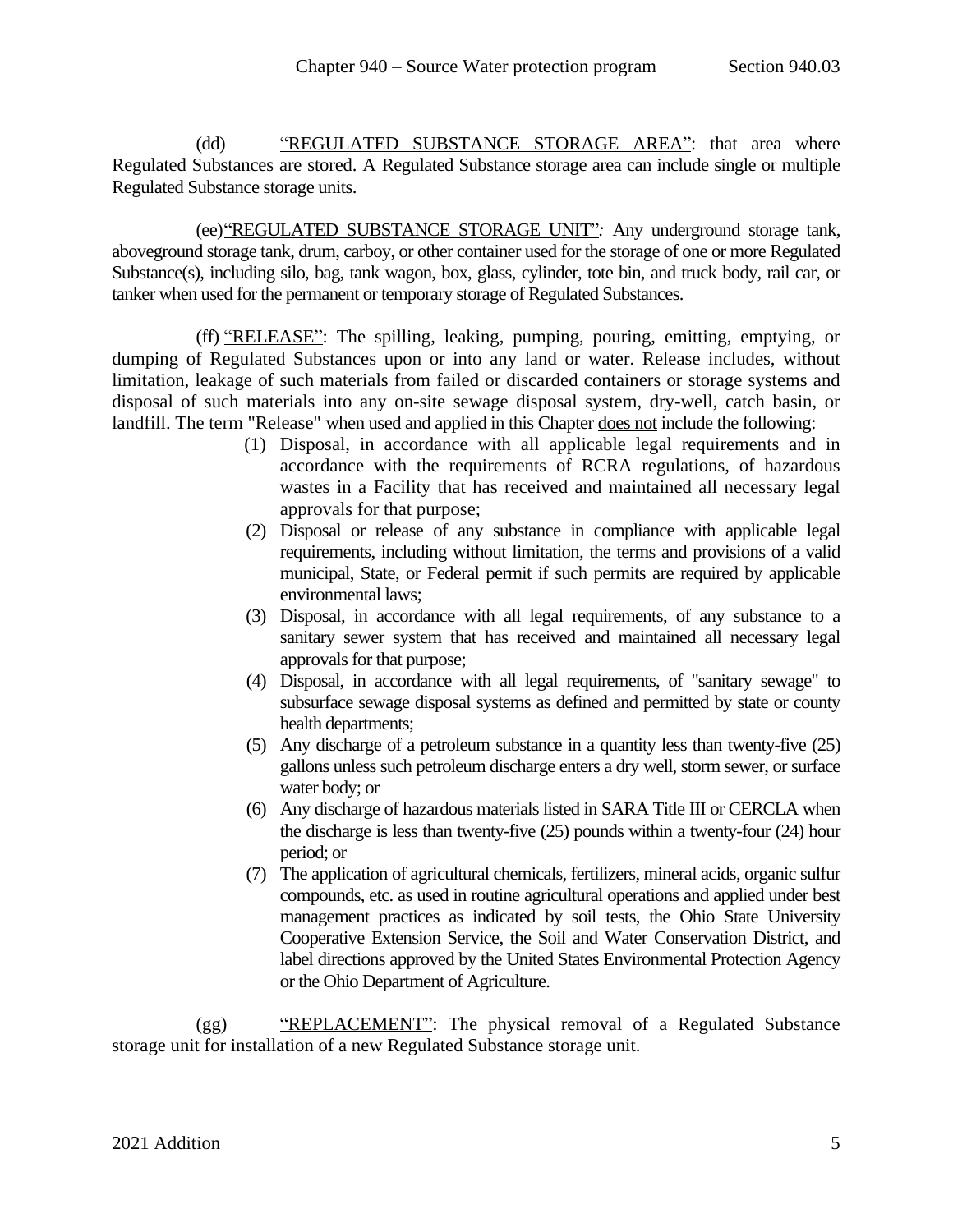(hh) "RESTRICTED USE PESTICIDE": any pesticide or pesticide use classified by the administrator of the United States Environmental Protection Agency for use only by a certified applicator or by an individual working under the direct supervision of a certified applicator.

(ii) "SARA": The Superfund Amendments and Reauthorization Act (SARA) of 1986 (Pub. L. 99-499, October 17, 1986; 100 Stat. 1613) that amended CECRLA.

(ij) "SECONDARY CONTAINMENT": containment external to and separate from primary containment designed to contain a release from a primary containment unit. Secondary containment may include, but is not limited to, double walls, dikes, vaults, or impervious liners (both natural and synthetic).

(kk) "SOURCE WATER PROTECTION AREA (SWPA)": the surface and subsurface areas supplying water to wells or wellfields through which contaminants are likely to move and reach such wells or wellfields within a period of one year (one-year time-of-travel zone) or five years(five-year time-of-travel zone).

(ll) "SOURCE WATER PROTECTION PROGRAM (SWPP)": a program established by Section 1428 of the Safe Drinking Water Act (Public Law 93-523) designed to minimize the potential for contamination of groundwater being used as a source of public drinking water.

(mm) "SPILL PREVENTION, CONTROL AND COUNTERMEASURES PLAN (SPCC)". Detailed plans for control, containment, recovery, and clean-up of hazardous or toxic material releases or Hazardous Substances.

(nn) "STATE-OF-THE-ART": The latest and most sophisticated or advanced stage of a technology, art, or science.

(oo) "SDWA": The Safe Drinking Water Act of 1974 (42 U.S.C. 300f et seq., Pub. L. 93-523, December 16, 1974), as amended by the Safe Drinking Water Act Amendments of 1977 (Pub. L. 95-190, November 16, 1977), Safe Drinking Water Act Amendments of 1979 (Pub. L. 96-63, September 6, 1979), Safe Drinking Water Act Amendments of 1980 (Pub. L. 96-502, December 5, 1980), Safe Drinking Water Act Amendments of 1986 (Pub. L. 99-339, June 19, 1986), Lead Contamination Control Act of 1988 (Pub. L. 100-572, October 31, 1988), Safe Drinking Water Act Amendments of 1996 (Pub. L. 104-182, August 6, 1996), Public Health Security and Bioterrorism Preparedness and Response Act of 2002 (Pub. L. 107-188, June 12, 2002), Reduction of Lead in Drinking Water Act (Pub. L. 111-380, January 4, 2011), Community Fire Safety Act of 2013 (Pub. L. 113-64, December 20, 2013, Drinking Water Protection Act (Pub. L. 114-45, August 7, 2015), Grassroots Rural and Small Community Water Systems Assistance Act (Pub. L. 114-98, December 11, 2015), Water Infrastructure Improvements for the Nation Act (Pub. L. 114-322, December 16, 2016), America's Water Infrastructure Act (Pub. L. 115-270, October 23, 2018), and National Defense Authorization Act for Fiscal Year 2020 (Pub. L. 116-92, December 20, 2019).

(pp) "TSCA": The Toxic Substances Control Act of 1976 (15 U.S.C. 2601 et seq., Pub L. 94-469, October 11, 1976) as amended by major amendments including the Asbestos Hazard Emergency Response Act of 1986 (Pub. L. 99-519, October 22, 2986), Amendments to the Toxic Substances Control Act of 1988 (Pub. L. 100-551, October 28, 1988), the Asbestos School Hazard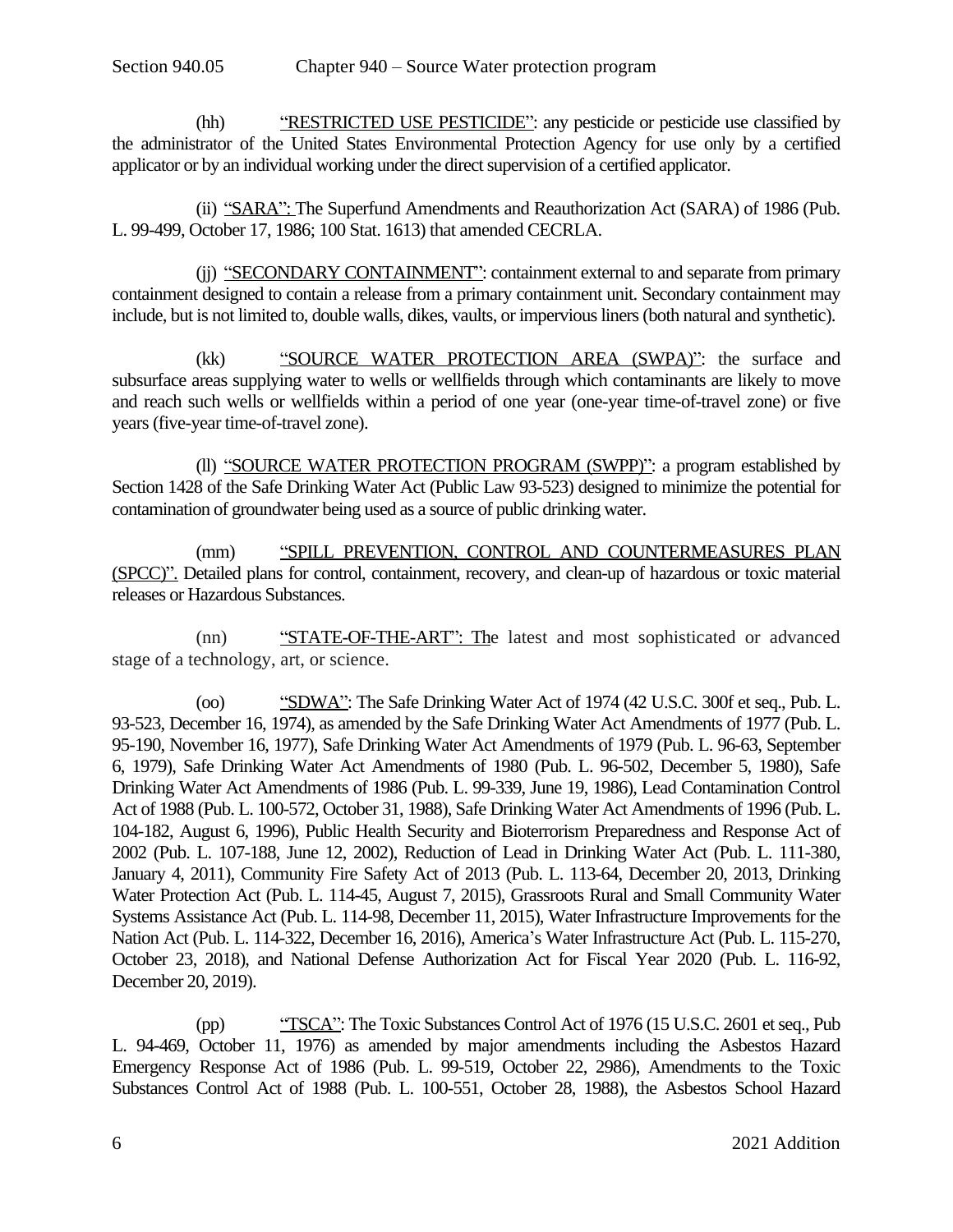Abatement Reauthorization Act of 1990 (Pub. L. 101-637, November 28, 1990), the Residential Lead-Based Paint Hazard Reduction Act of 1992 (Pub. L. 102-550, April 21, 2005), and the Frank R. Lautenberg Chemical Safety for the 21<sup>st</sup> Century Act (Pub. L. 114-182, June 22, 2016).

(qq) "TEMPORARY": Any period of ninety (90) consecutive days or less. Regulated Substances and the individual storage units containing such substances that are used on site as part of regular business operations are not to be considered temporary storage.

(rr) "UNDERGROUND STORAGE TANK (UST)": One or any combination of tanks, including the underground pipes connected thereto, that are used to contain an accumulation of Regulated Substances the volume of which, including the volume of the underground pipes connected thereto, is ten (10) percent or more beneath the surface of the ground. For the purposes of this Chapter, the term does not include pipelines, stormwater and wastewater collection systems, flow through process tanks, septic tanks, and liquid traps.

(ss) "USE" or "OTHERWISE USE": Handling, storing, transferring, processing, packaging, treating, emitting, discharging, or disposal of Regulated Substances at a Facility.

(tt) "WELL": Any excavation, regardless of design or method of construction, used for the purpose of removing groundwater from an aquifer, or for the purpose of determining the quality, quantity or level of groundwater on a continuing basis.

(uu) "WELLFIELD": a tract of land that contains one or a number of wells for supplying drinking water.

### <span id="page-6-0"></span>SECTION 940.03 GENERAL APPLICABILITY.

(a) General Applicability. Unless specified otherwise, all provisions of this Chapter apply to any Facility Operator of any real property or business when storing or otherwise using Regulated Substances as defined in [Section](#page-7-1) 940.06, or conducting any activity regulated under [Section](#page-24-1) 940.21 herein, and located within a Source Water Protection Area as established in Chapter 940 of the City of North Canton Codified Ordinances and as shown in the Zoning Map of the City of North Canton. It is the responsibility of the Facility Operator to determine the applicability of this Chapter to his or her property and/or business, and to comply with all requirements established in this rule as applicable to the Facility. Failure to comply with these provisions shall not excuse any violations of this Chapter.

#### <span id="page-6-1"></span>SECTION 940.04 DESIGNATION OF THE SOURCE WATER PROTECTION AREAS.

(a) The Office of the Mayor and the Clerk of the City Council shall maintain maps clearly designating the Source Water Protection Area, including the one-year time-of-travel and the five-year time-of-travel, which are vulnerable to contamination and in which there is a risk that contaminants can be transported or otherwise find their way into the City's present and future water supply wells and wellfields. These maps shall be available for inspection at all times during normal working hours.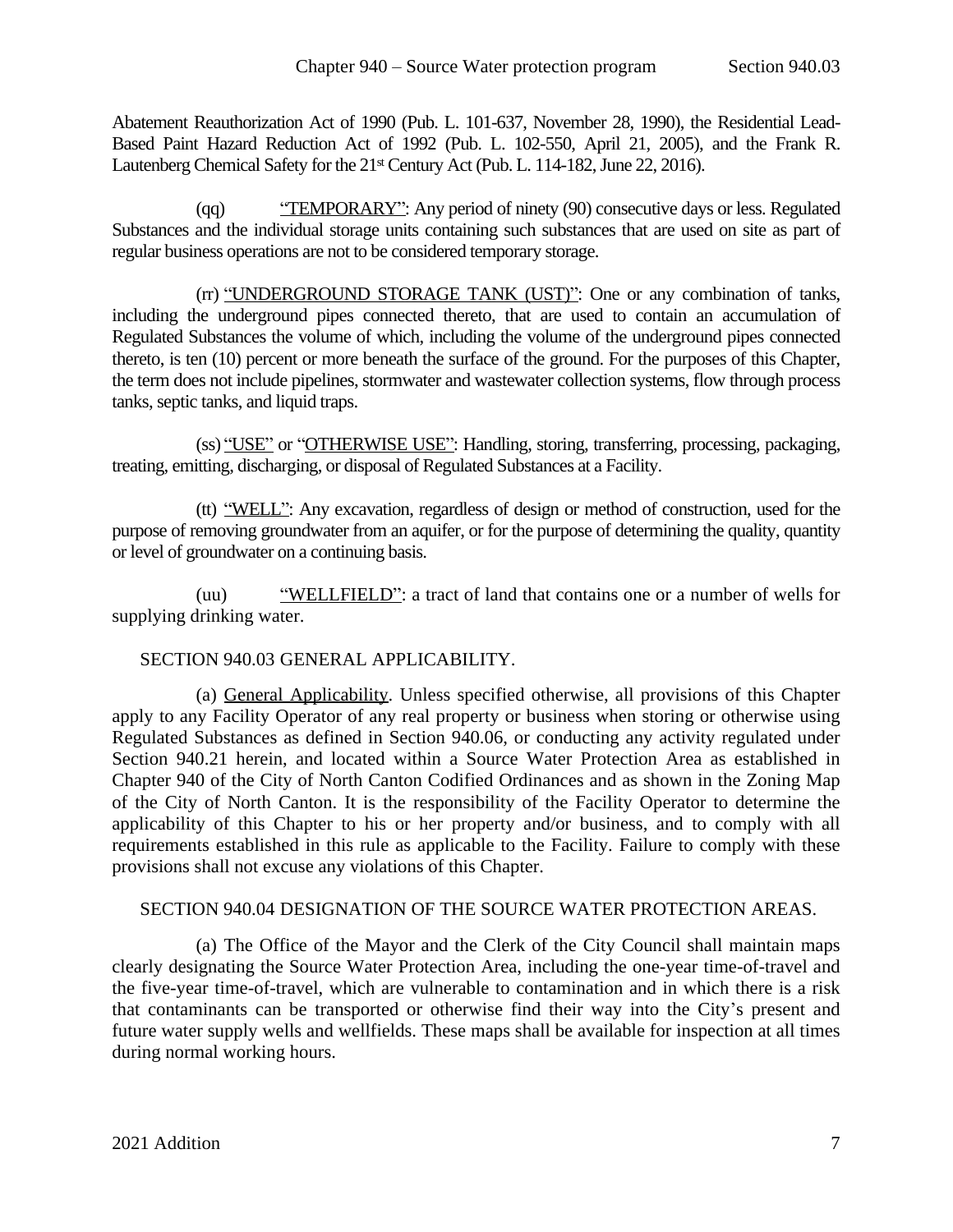(b) The Superintendent of the Water Treatment Plant or his/her designee(s) in conjunction with the Law Director and the Superintendent of Permits and Inspections may recommend to the City Council the delineation of the Source Water Protection Area (consisting of the one- year and five-year time-of-travel zones) as overlay zones.

### <span id="page-7-0"></span>SECTION 940.05 COMPLIANCE WITH EXISTING FEDERAL, STATE, AND LOCAL REGULATIONS.

Facility Operators subject to regulation under this Chapter must comply fully with existing federal, state, and local regulations in addition to any of the requirements established in this Chapter.

#### SECTION 940.06 REGULATED SUBSTANCES

(a) Defined. Regulated Substances that are subject to regulation include, but are not limited to the following:

- <span id="page-7-1"></span>(1) Chemicals, mixtures, and other substances, or components thereof, that are known or suspected carcinogens (as classified by EPA standards), toxic or highly toxic agents, corrosives, or substances known or suspected (as classified by to be a health hazard, or require monitoring as a primary or secondary contaminant under the Safe Drinking Water Act of 1986 (Public Law 93-523), as amended.
- (2) Chemicals which are regulated by SDWA, TSCA, RCRA, OSHA, CERCLA, SARA, FIFRA or other state and/or federal environmental laws and regulations, or for which there is scientific evidence that acute or chronic health effects can results from exposure including carcinogens, toxic and highly toxic agents, reproductive toxins, endocrine disruptors, irritants, corrosives, sensitizers, hepatotoxins, nephrotoxins, neurotoxins, agents which act on the hematopoietic system, obnoxious substances causing odor and taste problems, and agents that damage the lungs, skin, eyes, or mucous membranes;
- (3) Petroleum or petroleum-based products, including fuels, fuel additives, lubricating oils, motor oils, hydraulic fluids, and other similar petroleum-based products;
- (4) Antifreeze, transmission fluids, brake fluids, and coolants;
- (5) Solvents (raw or spent), including cleaning solvents, degreasing solvents, stripping compounds, dry cleaning solvents, painting solvents, and/or hydrocarbon or halogenated hydrocarbon solvents;
- (6) Inks, printing and photocopying chemicals, and waste rags used for solvent-based cleaning;
- (7) Organic pigments;
- (8) Liquid storage batteries;
- (9) Non-aerosol, non-latex based paints, primers, thinners, dyes, stains, wood preservatives, varnishing and cleaning compounds, paint sludges, and paint filters;
- (10) Corrosion and rust prevention solutions;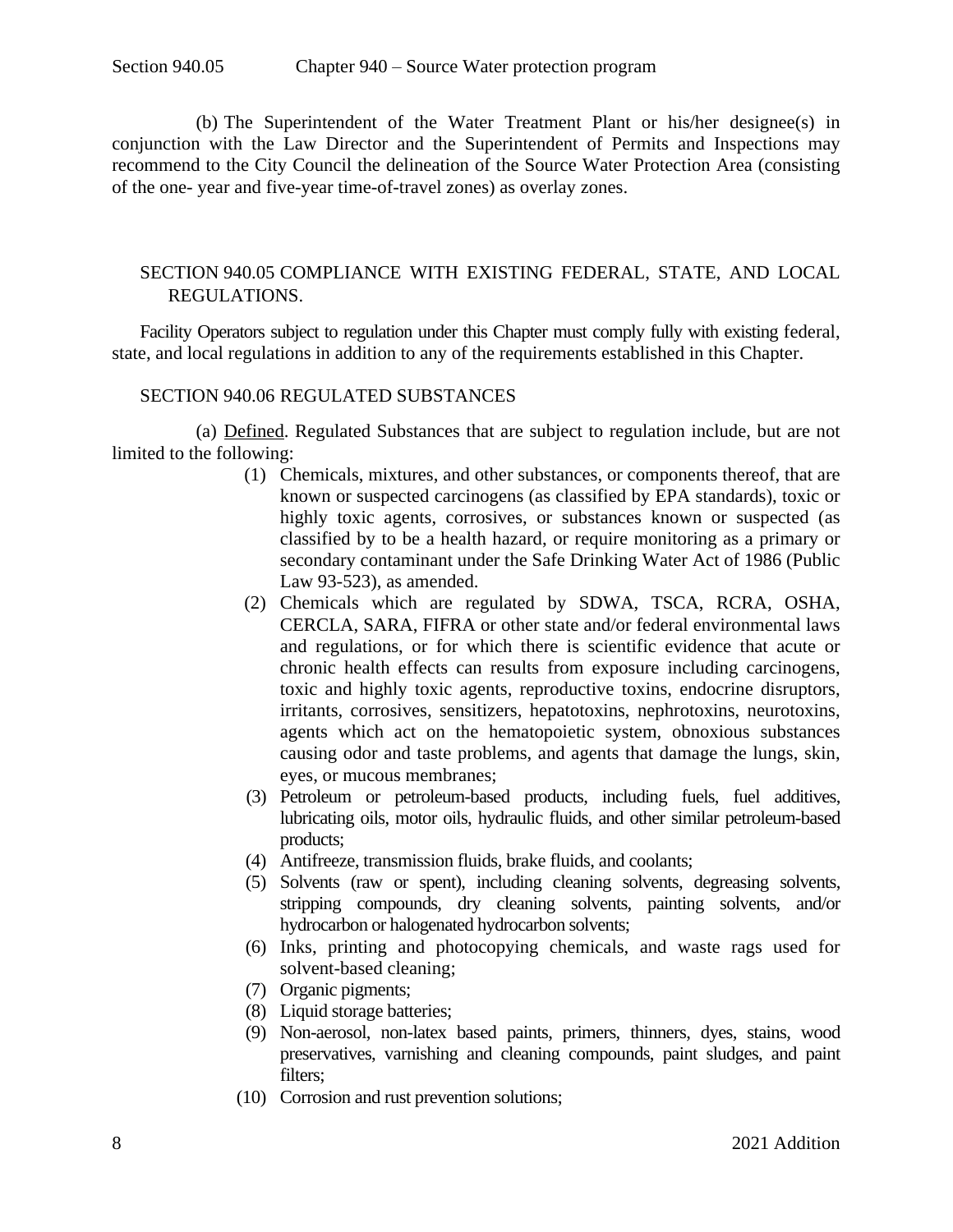- (11) Industrial and commercial cleaning supplies, including drain cleaners;
- (12) Sanitizers, disinfectants, bactericides, and algaecides;
- (13) Pesticides, herbicides, and fertilizers;
- (14) Acids and bases with a pH less than or equal to 2 or greater than or equal to 12.5;
- (15) Aqueous metals;
- (16) Road salt when stored in the Source Water Protection Area or as applied. Storage and application shall be done in accordance with the Ohio Water Resource Council's February, 2013 "Recommendations for Salt Storage-Guidance for Protecting Ohio's Water Resources", and the most current USEPA's NPDES "Road Salt Application and Storage BMP Fact Sheet" recommendations;
- (17) Per- and polyfluoroalkyl substances (PFAS); or
- (18) Any other material containing one percent (1%) or more by weight of a hazardous raw or waste product that is regulated: as an Extremely Hazardous Substance under Section 302 of the Emergency Planning and Community Right-to-Know Act (EPCRA) (OAC Chapter 3750-20); as a Hazardous Substance under the Comprehensive Environmental Response, Compensation, and Liability Act of 1980 (CERCLA) (OAC Chapter 3750- 30); or as a Toxic Chemical regulated under Section 313 of EPCRA (OAC 3745100).

A substance listed above may be exempted from regulation under this Chapter if the Regulated Substance does not present a threat to groundwater due to the nature of the substance, and the Facility Operator claiming this exemption for a specific Regulated Substance provides the Director of Administration or Designee proper documentation from the chemical manufacturer or other qualified, verifiable source that the Regulated Substance does not present a threat to groundwater.

(b) Baseline Quantity Thresholds (BQT). Substances listed in Section 940.06(a) shall be considered regulated when:

- (1) at any time of the year or cumulatively in any 12-month period, the aggregate of Regulated Substances Stored or used at a facility meets or exceeds fifty-five (55) gallons aggregate for liquid materials or two hundred twenty (220) pounds aggregate for dry weights. All Regulated Substances are added to reach the volume and/or weight BQTs.
- (2) The Director of Administration or Designee may establish a lower BQT for any substance deemed to present a significant hazard to the water supply in amounts lower than the quantities specified in Section  $940.06(b)(1)$ .

(c) Additions/Deletions to the Regulated Substance List. The Director of Administration or Designee reserves the right to designate additional substances or remove substances from the list of Regulated Substances in Section 940.06(a) as necessary for the protection of the groundwater resource. Public notice of changes to the Regulated Substance list shall be provided by the Director of Administration or Designee in accordance with public notice requirements for the City of North Canton, but shall include no less than: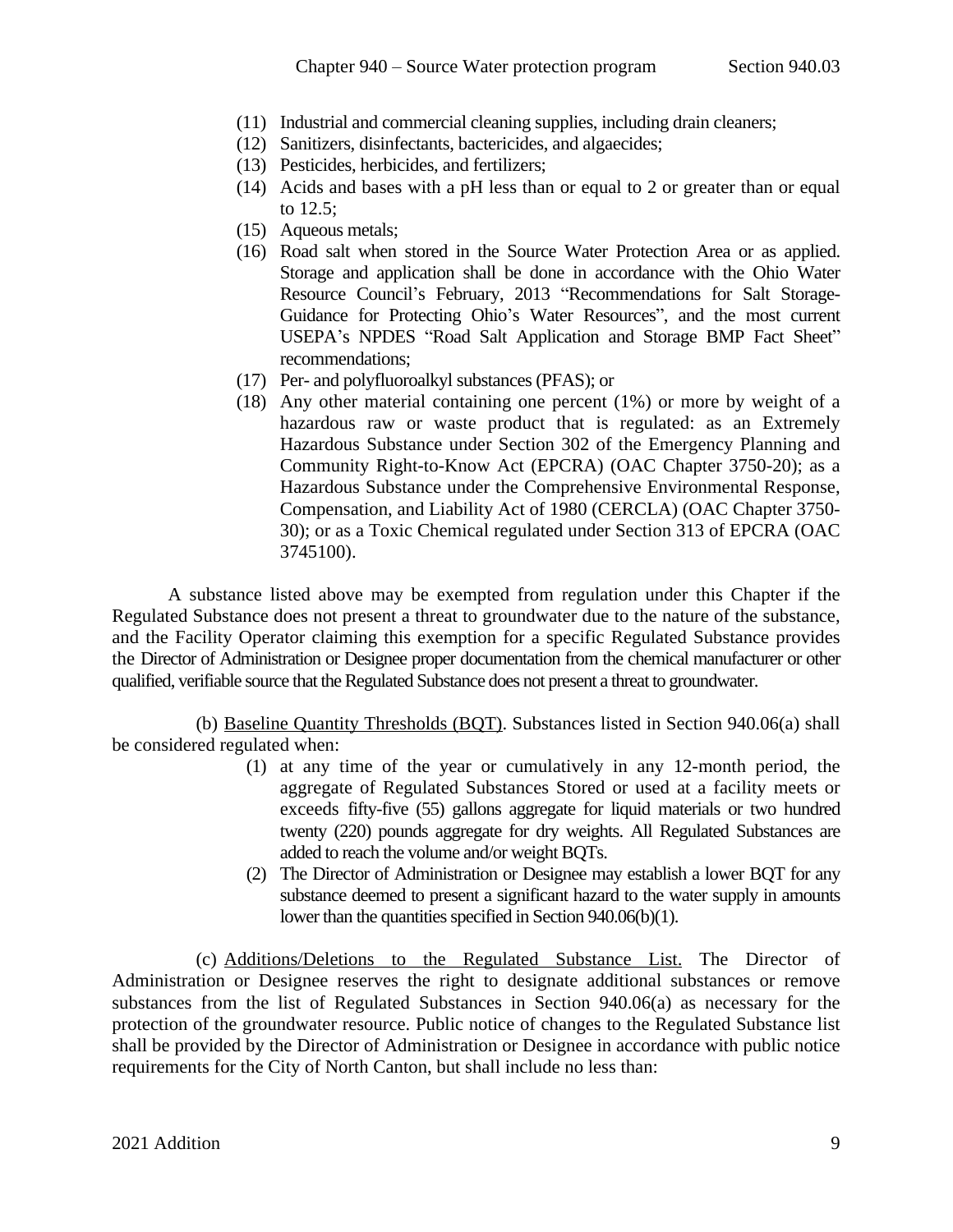- (1) Notification of the intent to remove or add a Regulated Substance to the list via mail to all registered Facility Operators no later than thirty (30) days prior to action by the Director of Administration or Designee;
- (2) Posting of the change on the City of North Canton website and on the bulletin board in City Hall for a minimum of seven (7) days; and
- (3) Notification via first-class mail to all registered Facility Operators no later than thirty (30) days after removal or addition of Regulated Substances to the list by the Director of Administration or Designee.

# <span id="page-9-0"></span>SECTION 940.07 PROHIBITED LAND USES, ACTIVITIES, AND FACILITIES IN THE SOURCE WATER PROTECTION AREA.

(a) One-Year Time-of-Travel Zone. The establishment of the following new activities/land uses is prohibited in the one-year time-of-travel zone as of the effective date of this provision:

- (1) Commercial junk yards;
- (2) Commercial sanitary/solid waste/construction and demolition debris landfills;
- (3) The disposal of shingles, asphalt, and/or lead-based or lead-containing materials in an unlicensed landfill;
- (4) Trucking or bus terminals where storage, handling, or use of a Regulated Substance exceeds fifty-five (55) gallons aggregate for liquid materials or two hundred twenty (220) pounds aggregate for dry weights;
- (5) Primary metal product industries where storage, handing, or use of a Regulated Substance exceeds fifty-five (55) gallons aggregate for liquid materials or two hundred twenty (220) pounds aggregate for dry weights;
- (6) Lawn, garden, pesticide, and agricultural services with on-site bulk mixing or blending of fertilizers, pesticides, and other industry-related chemicals for commercial application when quantities of concentrated fertilizers, pesticides, and other industry-related chemicals stored onsite exceed exceeds fifty-five (55) gallons aggregate for liquid materials or two hundred twenty (220) pounds aggregate for dry weights;
- (7) Permanent storage of regulated substances in trucks, trailers, tankers, or rail cars where storage of Regulated Substances exceeds fifty-five (55) gallons aggregate for liquid materials or two hundred twenty (220) pounds aggregate for dry weights;
- (8) Use of oil, waste oil, or similar liquid petroleum-type products for dust suppression; and
- (9) Use of fly ash or other ash material for fill material. This prohibition does not apply where fly ash is used as a component in cement, concrete, or cinder block.

(b) Five-Year Time-of-Travel Zone. The establishment of the following new activities/land uses is prohibited in the five-year time-of-travel zone as of the effective date of this provision:

(1) Commercial junk yards;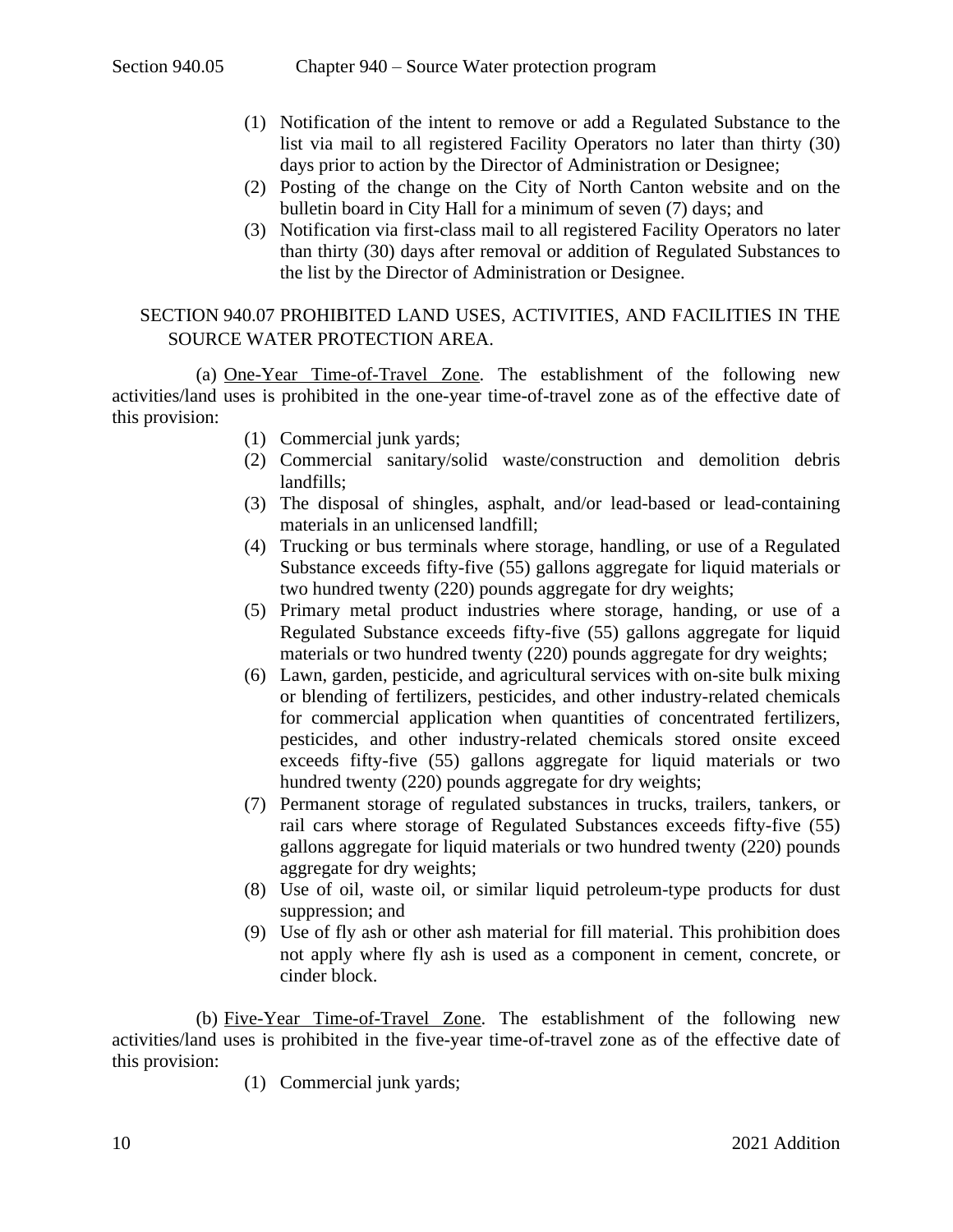- (2) Commercial sanitary/solid waste/construction and demolition debris landfills;
- (3) The disposal of shingles, asphalt, and/or lead-based or lead-containing materials in an unlicensed landfill;
- (4) Permanent storage of regulated substances in trucks, trailers, tankers, or rail cars where storage of Regulated Substances exceeds fifty-five (55) gallons aggregate for liquid materials or two hundred twenty (220) pounds aggregate for dry weights;
- (5) Use of oil, waste oil, or similar liquid petroleum-type products for dust suppression; and
- <span id="page-10-0"></span>(6) Use of fly ash or other ash material for fill material. This prohibition does not apply where fly ash is used as a component in cement, concrete, or cinder block.

#### SECTION 940.08 FACILITY REGISTRATION.

(a) Registration. Facility registration is required once every three (3) years for any facility where on site storage or use of Regulated Substances meets or exceeds those quantities established in Section 940.06(b), or for any activity identified as a regulated activity under [Section 940.21.](#page-24-1)

> (1) All facility registrations must be completed and, where applicable, submitted to the Director of Administration or Designee within ninety (90) days of the date a property becomes subject to regulation under this Chapter, and by July 1 of every third year thereafter. The Director of Administration or Designee, at his or her sole discretion, may choose to extend the time for re-registration after the first three-year period to achieve a staggered registration schedule for Facilities.

(b) Registration Requirements*.* Registration forms will be prescribed by the Director of Administration or Designee and will include, but is not necessarily limited to, the following information:

- (1) Name, address, and phone number of the registered Facility;
- (2) Facility Operator name and number;
- (3) Emergency contact, address, and phone;
- (4) Primary and, where applicable, secondary business activities at the Facility, including Standard Industrial Classification codes (if known) and a brief description of how Regulated Substances are used at the Facility;
- (5) The types, quantity, and location of Regulated Substances stored or otherwise used on-site. Where the Regulated Substance is identified by a common trade name or a mixture, the primary chemical component(s) must be identified;
- (6) The maximum anticipated quantity of Regulated Substances;
- (7) MSDS sheets for all regulated substances used at the Facility;
- (8) The manner of Regulated Substance storage (i.e., ASTs, fifty-five (55) gallon drums, totes, etc.). AST registration will include information on current tank status, contents, volume, construction, and age;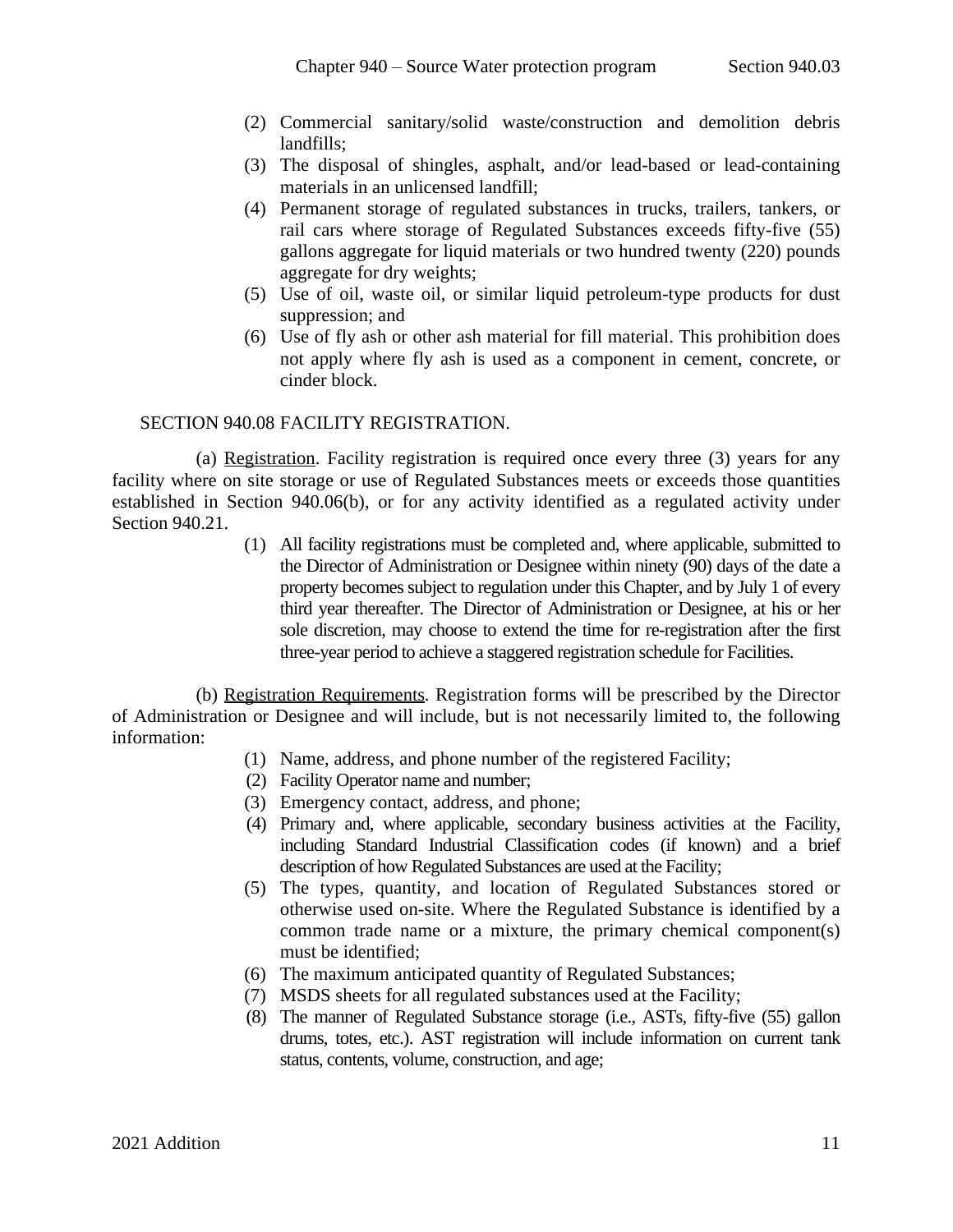- (9) A general description of any secondary containment or other spill containment and/or spill prevention measures used at the Facility for Regulated Substance storage units or storage areas;
- (10) A general description of Regulated Substance waste disposal methods. Where applicable, the Facility's hazardous waste generator identification number must be provided;
- (11) Where applicable, location of any groundwater monitoring equipment on the Facility's property;
- (12) Where applicable, the location of any dry wells on the Facility property;
- (13) Where applicable, the type of septic system used on site and type of waste treated;
- (14) Employee training logs as required by [Section 940.19\(c\)](#page-22-1);
- (15) The current SPCC Plan, including any potential updates as required by [Section](#page-17-1) 940.15and [Section](#page-21-2) 940.19.

Any person identified as the emergency contact for a Facility under Section 940.08(b)(3) must have authority to provide additional information about the Facility and materials stored or otherwise used on site when requested and to authorize the use of response personnel, including hazardous materials contractors, in the event of a release at the Facility. The Facility Operator must notify the Director of Administration or Designee of any change in contact person, phone number, and/or address of the emergency contact person no later than two (2) weeks after any change. Notification does not amend, alter, or change the registration timeframe of three (3) years required by Section 940.08(a).

(c) Operator Signature. The Facility Operator must sign the completed facility registration. The Facility Operator's signature shall serve as acknowledgment of the accuracy of the registration and compliance with the following, where applicable:

- (1) Storage Unit Inspections compliant with [Section 940.15\(b\);](#page-17-2) and
- (2) Development and implementation of a Spill Prevention, Control and Countermeasures Plan - compliant with [Section 940.19,](#page-21-2) et seq.

Any Facility Operator whose Facility is registered by the Director of Administration or Designee must submit a copy of the signed registration to the Director of Administration or Designee via electronic means or via paper no later than two (2) weeks after the registration date.

(d) Use of Existing Registration Information. Any Facility Operator required to register a Facility or Regulated Substance storage unit under another federal, state, or local program may submit a copy of that registration to the Director of Administration or Designee to expedite the registration process. Any existing registration information should be presented to the Director of Administration or Designee prior to or at the time of facility registration.

(e) New Facility Registration. Any Facility subject to regulation under this Chapter that begins operation or commences conduct governed by this Chapter after the effective date of this Chapter must be registered in accordance with Section 940.08(a)no later than ninety (90) days after beginning operation.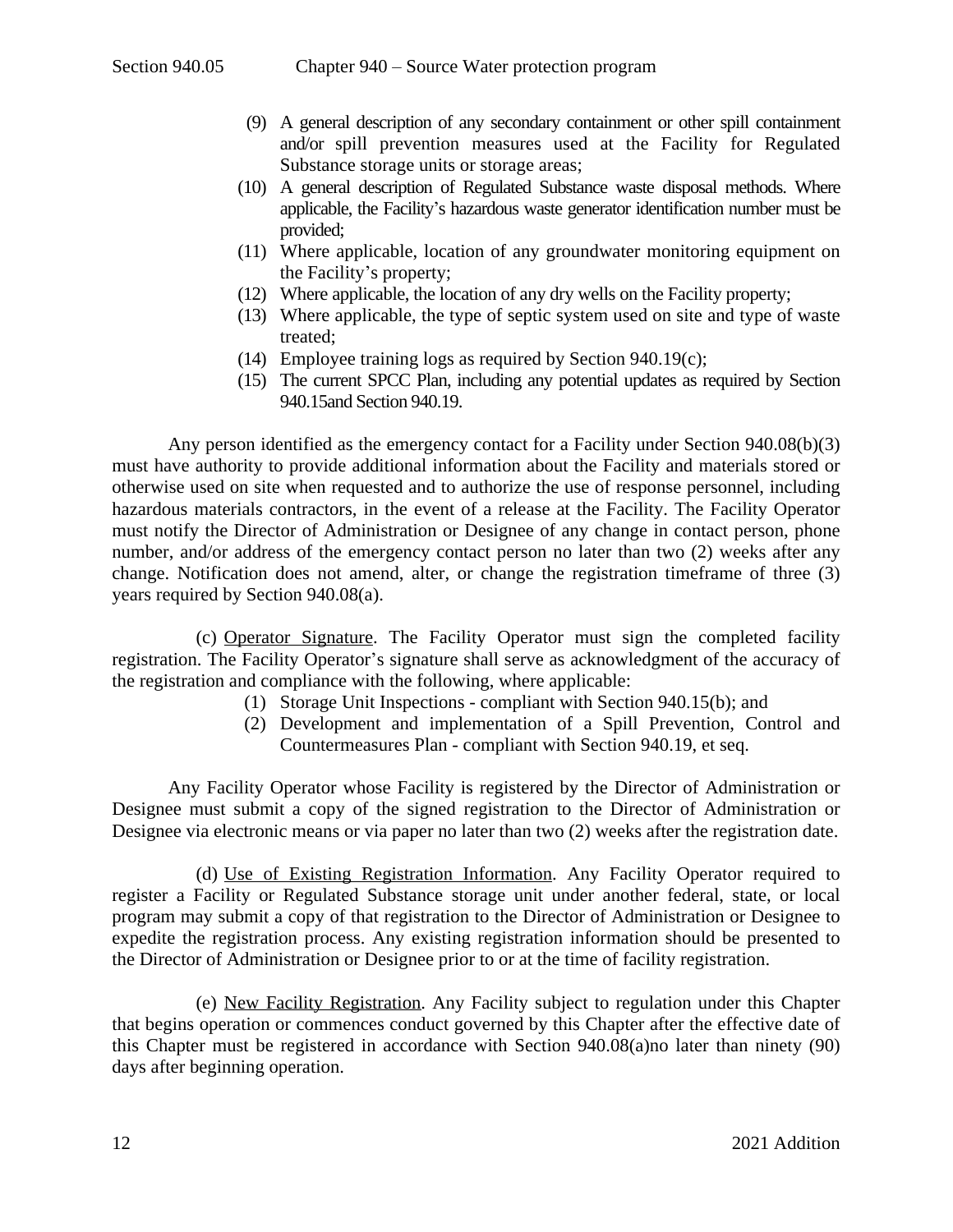(f) Registration of Previously Exempt Facilities. Any previously exempt Facility that becomes subject to the requirements of this Chapter due to changes at the Facility must be registered in accordance with Section 940.08(a) no later than ninety (90) days after becoming subject to regulation under the Chapter*.* A previously exempt Facility becomes subject to regulation under this Chapter when:

- (1) A new AST or UST system subject to regulation under this Chapter is installed at the Facility;
- (2) There is a permanent change in the type and/or volume of Regulated Substances stored or otherwise used at the Facility that results in the storage or use of Regulated Substances in quantities meeting or exceeding the thresholds established in Section 940.06(b); and/or
- (3) There is a change in the delineated TOTs.

(g) Amending Existing Facility Registrations. A Facility Operator must amend an existing Facility registration no later than ninety (90) days after any:

- (1) Change in ownership or management of the Facility;
- (2) Installation, return to service, or removal of an AST or UST system subject to regulation under this Chapter;
- (3) Permanent on-site storage or use of a previously unregistered Regulated Substance in quantities meeting or exceeding the thresholds established in Section 940.06(b);
- (4) Change in the delineated TOTs; and/or
- (5) Permanent cessation of regulated operations or storage of Regulated Substances as specified in [Section 940.11.](#page-14-0)

Amending the existing facility registration does not alter or change the registration timeframe of three (3) years required by Section 940.08(a).

(h) Registration of Multiple Facilities. Any person owning and/or operating more than one facility subject to regulation under this Chapter must register each regulated facility separately in accordance with the provisions of this Chapter.

# <span id="page-12-0"></span>SECTION 940.09 NON-CONFORMING BUT REGULATED FACILITIES AND LAND USE.

(a) Continuance as Nonconforming But Regulated Facilities and Land Use. Any nonconforming but regulated facility, regulated substance storage unit, or land use existing as of the effective date of adoption of, or amendment to, the provisions set forth in this Chapter and which operates within the SWPA is permitted to continue operation as a nonconforming but regulated use provided it remains otherwise lawful and complies with all applicable provisions of this Chapter.

(b) Requirements. Facilities that are determined to be nonconforming but regulated with provisions of this Chapter must submit to the Director of Administration or Designee a groundwater pollution plan tailored to the unique characteristics of the activities at their facility. Said program shall include, but not be limited to the following:

(1) SPCC plan;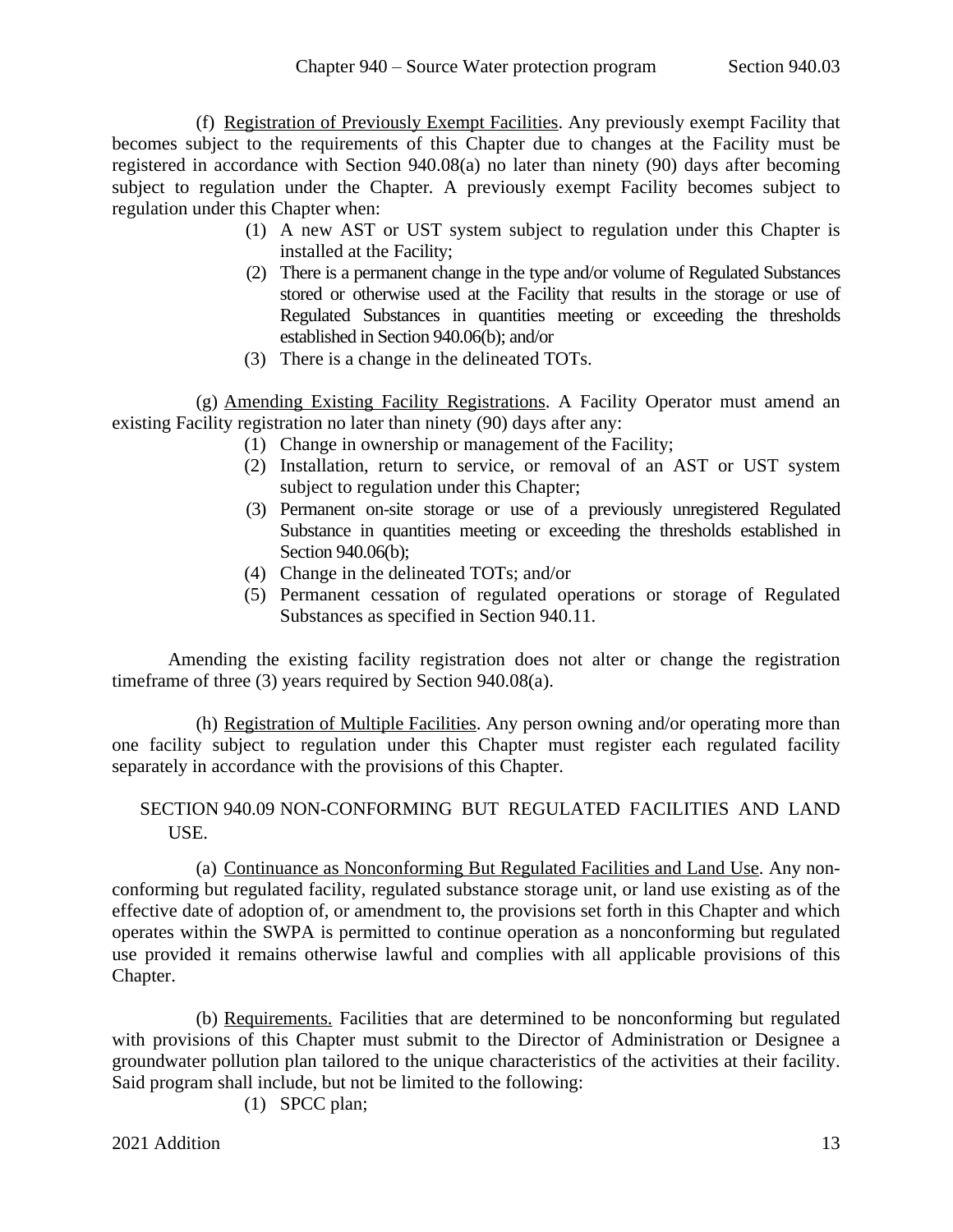- (2) Secondary containment;
- (3) Handling and disposal; and
- (4) Employee training.

(c) Registration. Nonconforming but regulated facilities that have valid permits for continued operation shall maintain valid facility registration with the Director of Administration or Designee. Any lapse in facility registration may result in revocation of the permit for nonconforming use.

(d) Alterations of Nonconforming Facilities. No nonconforming but regulated facility shall be enlarged, reconstructed, substituted or altered except under at least one of the following circumstances:

- (1) Whenever a nonconforming use has been changed to a conforming use, such use shall not thereafter be changed to a nonconforming use;
- (2) The expansion does not increase the amount of Regulated Substances at the facility; or
- (3) The containment and method of handling and disposal of all Regulated Substances reduces the level of risk due to improvements of quality of such procedures.

(e) Discontinuance of a Use. No building, structure or premises where a nonconforming use has ceased for a period of one (1) year or more shall again be put to a nonconforming use. In the event that the nonconforming use ceases for a period of one (1) year or more, any future use of the Facility must comply with the provisions of this Chapter.

### SECTION 940.10 TEMPORARY STORAGE OF REGULATED SUBSTANCES.

(a) Application. This Section applies to the temporary storage of Regulated Substances at new and existing non-residential Facilities in the Source Water Protection Area when the Regulated Substances:

- <span id="page-13-0"></span>(1) Are stored or otherwise used in quantities meeting or exceeding the quantity thresholds established in Section 940.06(b); and
- (2) Do not meet any of the exemption criteria specified in Section [940.17\(a\)](#page-19-2).

(b) Conditions. Temporary storage subject to regulation under this Chapter must meet the following conditions when aboveground:

- (1) The Regulated Substance storage unit(s) must meet the general container requirements specified in Section [940.15\(b\)](#page-17-2) through Section [940.15\(d\);](#page-18-0) and
- (2) When possible, the temporary storage unit(s) should be located in a nonhazardous area (i.e., where the unit(s) are not generally exposed to routine vehicular traffic, flammables, or other hazards).

Any Regulated Substance release meeting or exceeding the release notification criteria in Section [940.12\(a\)](#page-15-1) must be reported and remediated in accordance with [Section](#page-15-0) 940.12, et seq. herein.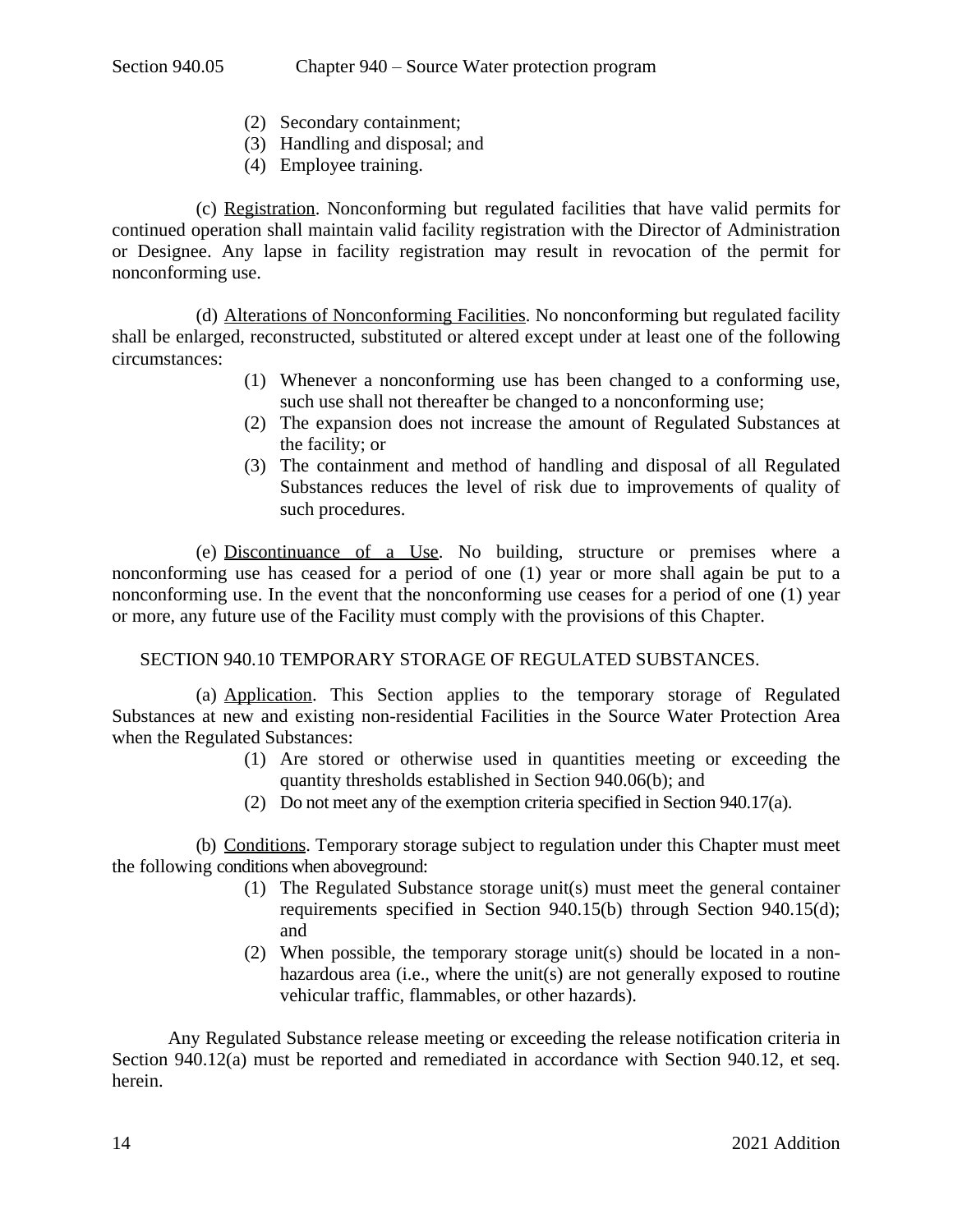(c) Temporary Storage Extensions. Temporary storage of Regulated Substances in a non-residential Facility beyond ninety (90) days is permitted, provided that the Facility Operator complies with the following requirements.

- (1) The Facility Operator must notify the Director of Administration or Designee of the need to continue temporary storage of the Regulated Substance(s) prior to expiration of the temporary storage period. The Facility Operator shall submit notification to the Director of Administration or Designee on a prescribed form supplied by the Director of Administration or Designee at the request of the Facility Operator. The notification shall specify:
	- (A)Facility name, address, and telephone;
	- (B) Facility Operator name and twenty-four (24) hour emergency contact. Designation of an emergency contact must be done in accordance with Section 940.08(b);
	- (C) Regulated Substance(s) temporarily being stored at the Facility;
	- (D)The manner in which the Regulated Substances are stored; and
	- (E) The anticipated date when temporary storage will cease.
- (2) The Regulated Substance continues to be stored in compliance with Section 940.10(b) when aboveground.

(d) Prohibition of Temporary Storage in Residential Facilities. For purposes of clarity, and notwithstanding anything to the contrary contained herein, there shall be no temporary storage of Regulated Substances in a Residential Facility.

### <span id="page-14-0"></span>SECTION 940.11 FACILITY CLOSURE.

(a) Facility Closure. This Section applies to any non-residential Facility subject to regulation under this Chapter that becomes unoccupied or where operations are permanently discontinued for a period greater than ninety (90) consecutive days any time after the effective date of this Chapter. Facility Operators subject to compliance with any federal, state, or local facility closure program addressing the storage or handling of Regulated Substances at a closing facility are exempt from the requirements in this Section except for compliance with [Section](#page-14-1) 940.11(c).

(b) Removal of All Regulated Substances. Except in the case of seasonal discontinuation of operation, the Facility Operator must remove all Regulated Substances other than those used exclusively for heating, cooling, and providing electrical lighting for the property no later than ninety (90) days after the date the property initially became unoccupied or operation was permanently discontinued. In no case shall Facility operations be discontinued and the facility be used solely as storage for Regulated Substances.

<span id="page-14-1"></span>(c) Closure Notice. Any Facility Operator permanently discontinuing operation of a Facility subject to regulation under this Chapter must submit an amended Facility registration to the Director of Administration or Designee in accordance with Section 940.08(g). The amended Facility registration shall include the date on which operations will or have ceased; the current operator's new phone number and address; and the fate of Regulated Substances stored or otherwise used on site. Any Facility Operator required to submit a closure notification under any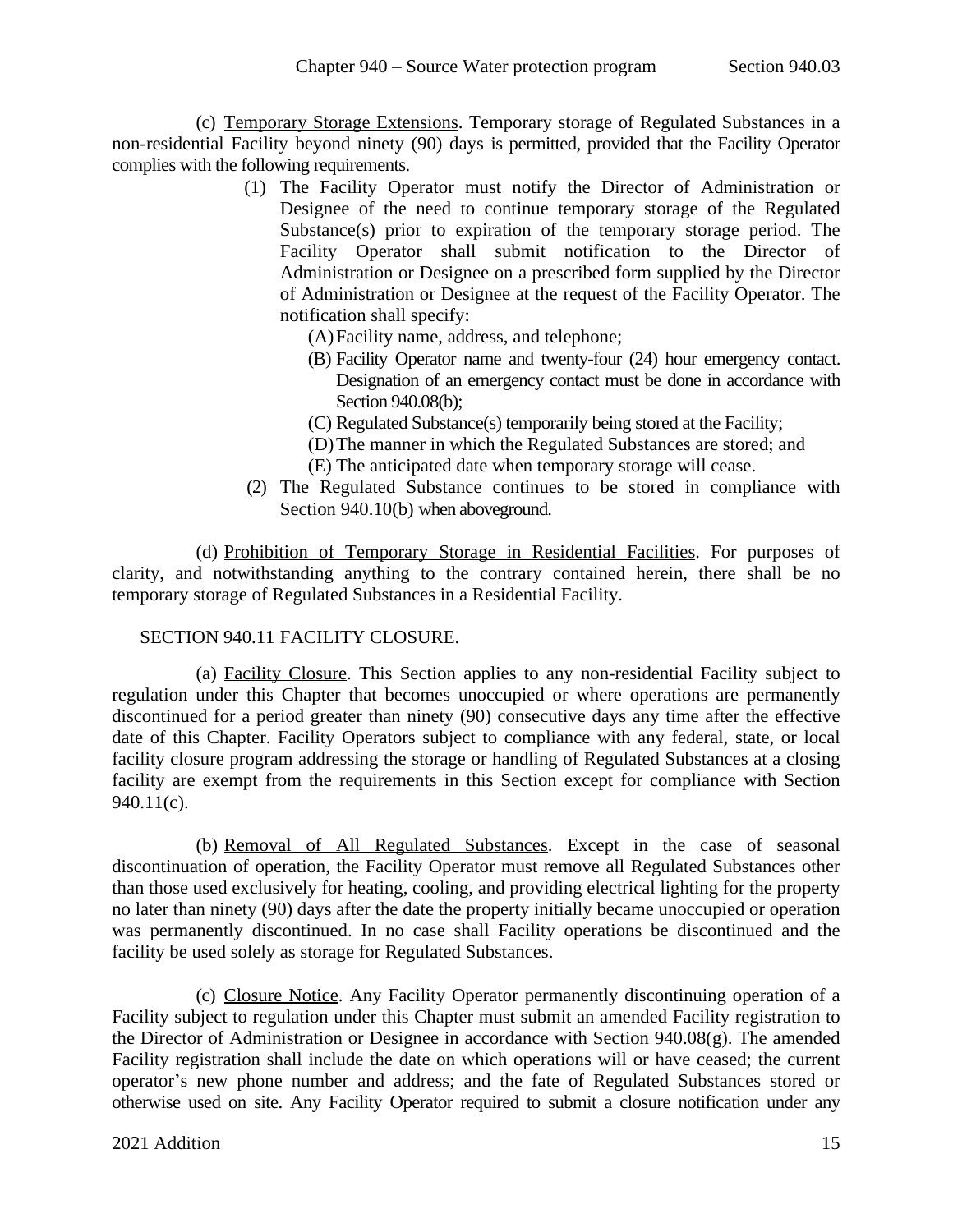federal, state, or local closure program may copy the Director of Administration or Designee on that notification in lieu of submitting an amended Facility registration.

(d) Facility Security. Upon permanent closure of a facility, the Facility Operator must take reasonable steps to secure all Regulated Substance storage units or Regulated Substance storage areas against vandalism. Compliance with Section [940.15\(b\)](#page-17-2) through Section [940.15\(d\)](#page-18-0) and maintenance of all security measures implemented in accordance with this Section are required until all Regulated Substances are removed from the site.

### SECTION 940.12 REGULATED SUBSTANCE RELEASES.

(a) Release Notification Required. Any Release of a Regulated Substance within a Source Water Protection Area must, if such Release:

- <span id="page-15-1"></span><span id="page-15-0"></span>(1) originates from an underground storage tank; or
- (2) contacts a pervious ground surface; and

(A) enters a surface water body; or

(B) enters a dry well or storm sewer;

be reported to the Director of Administration or Designee or on-duty drinking water treatment plant operator as soon as practicable, but no longer than four (4) hours of discovery by the Facility Operator or any other party responsible for the storage unit from which the release occurred. Such notification in no way alleviates other federal, state, or local reporting obligations imposed by law.

(b) Notification Contents. Initial notice of a Release shall include, at a minimum, information related to the following:

- (1) Location of the Release (Facility name, address, and phone);
- (2) Facility/responsible party's name, address, and phone (if different from (a);
- (3) Emergency contact and phone;
- (4) Description of the nature of the incident, including date, time, location, and cause of the incident; type, concentration, and volume of substance(s) released.

(c) Regulated Substance Release Report. Within seven (7) days of a reported Release, the responsible party must submit to the Director of Administration or Designee a Regulated Substance Release Report providing any additional detail on the nature and management of the Release, including control and corrective actions taken, fate of the released material, and, where applicable, the name of the contractor responsible for removal of released substances. Information submitted in the Regulated Substance Release Report shall be used by the Director of Administration or Designee to determine if and where any additional follow-up work needs to be completed to assess the potential pollution impact of the Release.

(d) Remediation of Release. Upon discovery of a Release, the Facility Operator or other responsible party must take appropriate reasonable actions to mitigate the potential impact of the Release on groundwater and remediate the release. Remediation must be conducted in a timely manner and in accordance with applicable law. Wastes generated during remediation of a Regulated Substance release must be handled in accordance with Section [940.15\(b\)](#page-17-2) through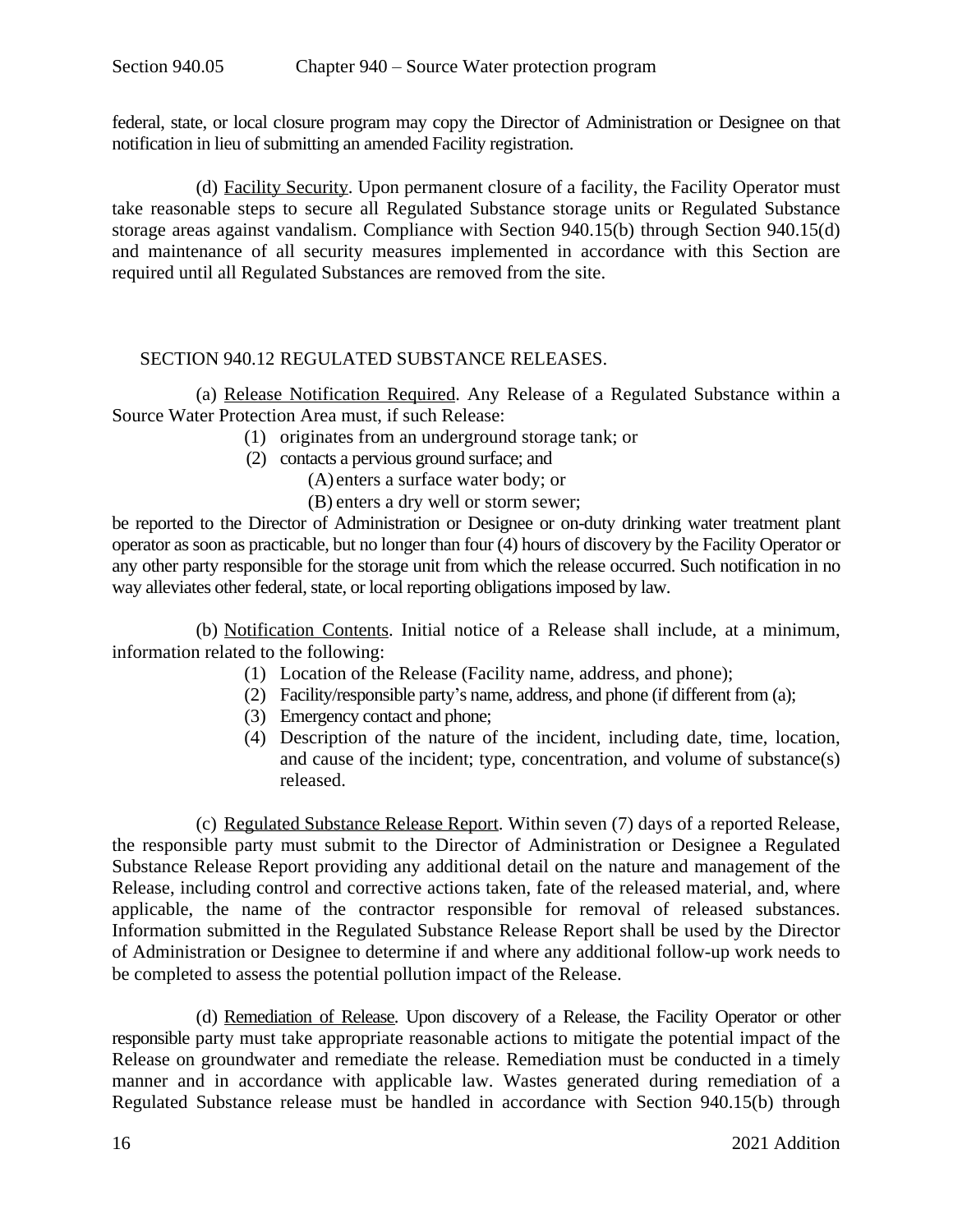Section 940.15(d) when the quantity of regulated wastes generated meet or exceed the baseline quantity thresholds established in Section 940.06(b), in addition to all applicable legal requirements. Storage of these materials for a period of greater than ninety (90) days must be reported to the Director of Administration or Designee by the Facility Operator in accordance with Section 940.10(c).

(e) Submission of Additional Information. The responsible party must copy the Director of Administration or Designee on all correspondence submitted to federal, state, or local agencies related to site assessment and site remediation. The Director of Administration or Designee may request, if deemed necessary, that:

- (1) The Fire Department provide a copy of the department's Ohio Fire Incident Reporting System report to the Director of Administration or Designee;
- (2) The Ohio EPA provide a copy of the agency's Emergency Response Section Incident Report to the Director of Administration or Designee; and/or
- (3) The Facility Operator develop and implement procedures to minimize the likelihood of reoccurrence of such a release. The Facility Operator must submit procedures developed under this provision to the Director of Administration or Designee no later than ninety (90) after being required, and implemented no later than one hundred eighty (180) days after approval by the Director of Administration or Designee*.*

(f) Liability. The City is authorized to order the cleanup or abatement, or take such other actions as may be necessary to cause cleanup or abatement, of any hazardous material release to soils, surface water, and/or groundwater in or near a Source Water Protection Area which may present a threat to groundwater quality or violate Ohio's water quality standards. The entity or person responsible for the release shall be liable for any reasonable expense, loss, or damages attributable to the release incurred by the City in response to such an incident, in addition to any fines imposed under Ohio and Federal law, and these codified Chapters.

- (1) The Facility Operator or other responsible party having charge of the Facility shall be invoiced by the City for all abatement costs incurred or to be incurred by the City, including all costs to third parties, in order to bring the Facility into compliance with this Chapter, and such invoice shall be paid by the Facility Operator or other responsible party having charge of the Facility within thirty (30) days of the date of the invoice.
- <span id="page-16-0"></span>(2) If after such thirty (30) day period the invoice has not been paid, the costs therein shall be assessed as a lien against the Facility and certified to the County Auditor.

### SECTION 940.13 RECORDS RETENTION

The Facility Operator must retain all records, reports, or other documentation related to the requirements of this Chapter on site for a minimum of five (5) years from the original date of the record, report, or document.

# <span id="page-16-1"></span>SECTION 940.14 INSPECTION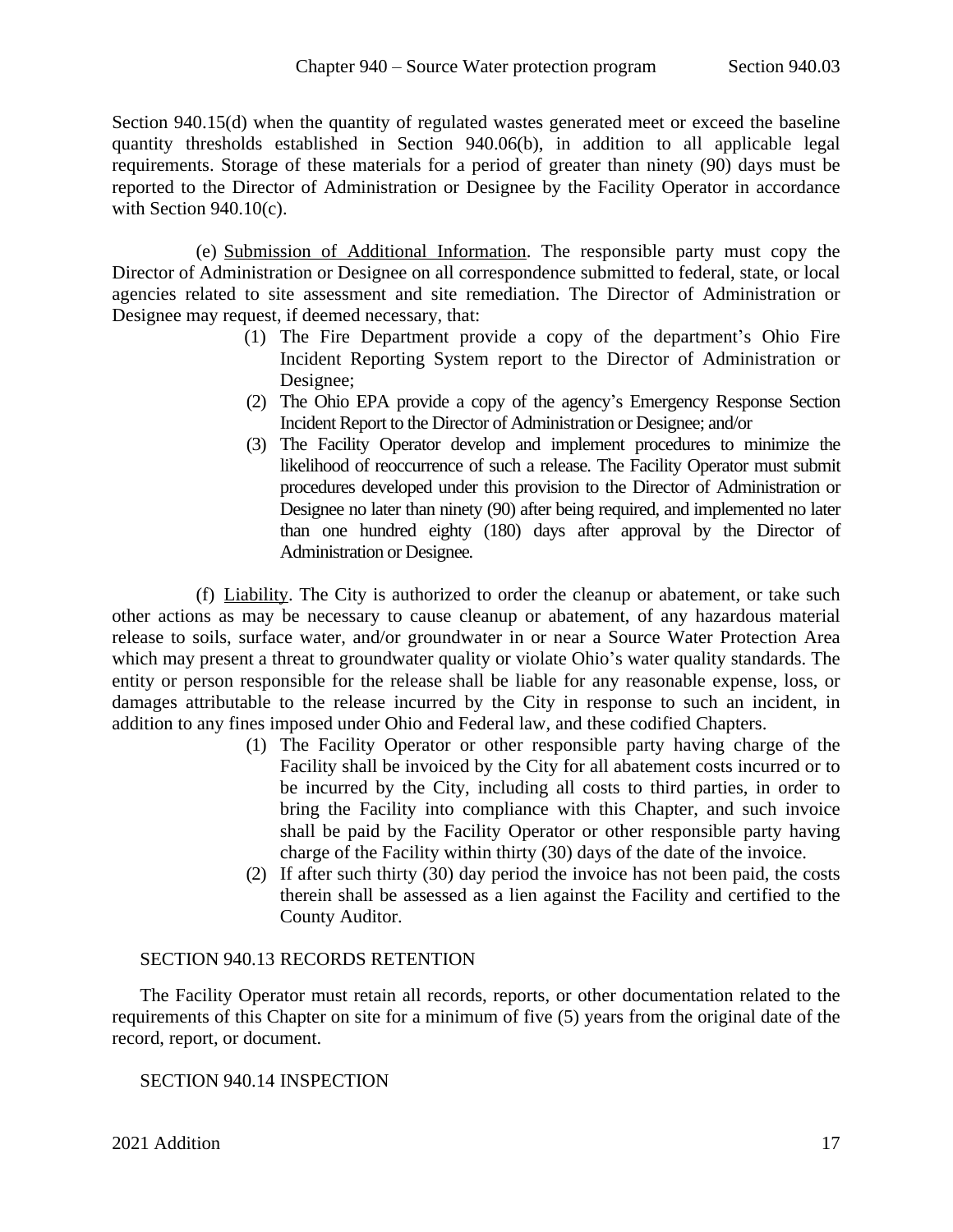(a) The Director of Administration or Designee shall inspect all facilities subject to regulation under this Chapter no less than once every three (3) years for compliance with the provisions of this Chapter.

(b) The Director of Administration or Designee is appointed to administer the Source Water Protection Plan described in this Chapter within the municipal corporate boundaries of the city of North Canton and in any duly created overlay zone pursuant to state law. Subject to applicable provisions of law, the Director of Administration or Designee bearing proper identification and following 24-hour notice to the owner or operator, may enter any Facility and adjoining grounds for purposes of making such inspections, except in emergency situations.

(c) The Facility Operator or designee must accompany the Director of Administration or Designee during the inspection to help ensure the accuracy of the inspection and the safety of the persons involved.

(d) In the event of an emergency situation, the Director of Administration or Designee shall have the right to immediate access to all facilities and adjoining grounds in order to protect the public health and safety without any notice to the owner or operator.

(e) If the owner or operator refuses access or entry, the Director of Administration or Designee shall apply to a court of competent jurisdiction with supporting affidavits for an appropriate warrant or other process to enter the property and adjoining grounds, and the owner or operator shall bear the costs of the court action.

# <span id="page-17-1"></span><span id="page-17-0"></span>SECTION 940.15 GENERAL REGULATED SUBSTANCE STORAGE PROVISIONS: ABOVE GROUND STORAGE.

(a) Applicability. This Section applies to the above ground storage of Regulated Substances in the Source Water Protection Area in quantities meeting or exceeding those specified in Section 940.06(b).

<span id="page-17-2"></span>(b) General Container and Regulated Substance Handling Requirements At Non-Residential Facilities. All containers subject to regulation under this Chapter used for the storage or use of Regulated Substances at new and existing non-residential facilities must be:

- (1) Product-tight and free of any defects which may result in a release of the contained Regulated Substance;
- (2) Made of or lined with materials which will not react with and are otherwise compatible with the Regulated Substance stored;
- (3) Individually and clearly labeled with the contents of the container. If a Regulated Substance is being stored on site under the temporary storage provisions (Section 940.10), the Regulated Substance storage unit must also be labeled with the date on which temporary storage began.
- (4) Stored on or above an impervious surface at all times that is free of any gaps, cracks, or other effects of deterioration that would allow for the penetration of Regulated Substances stored on that surface into surrounding soils, or, if stored on a pervious surface, stored with secondary containment in the form of a dike,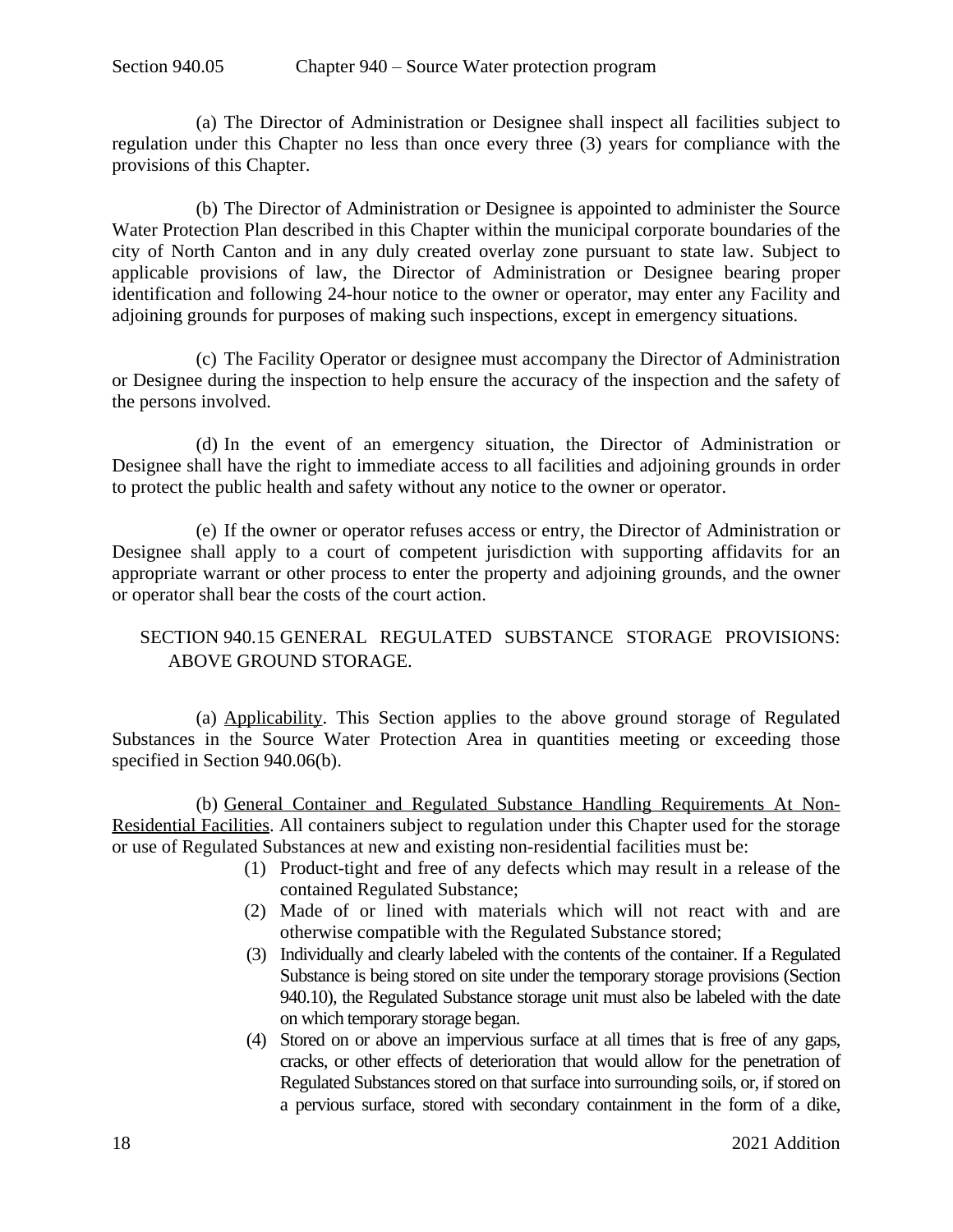containment pallet, or other containment unit capable of containing a release from the Regulated Substance storage unit. Existing ASTs are exempt from this requirement; and

(5) Visually inspected weekly by the Facility Operator for any evidence of leaks, improper storage, or potential hazards that may result in a release of materials being stored in or transferred into the storage unit. Aisle space between containers must be adequate to allow for inspections. Where applicable, any leak detection or early warning system associated with an AST also must be inspected on a weekly basis. The Facility Operator must maintain a record of inspections and the findings of those inspections be made available on request by the Director of Administration or Designee. Any weekly inspection log maintained by a Facility Operator under another federal, state, or local program shall satisfy the requirements of this part provided the inspection includes those Regulated Substance storage units regulated under this Chapter.

Any Facility Operator installing an impervious surface or providing secondary containment under part (d) of this Section must do so no later than one hundred eighty (180) days after becoming subject to regulation under part (d). Continued storage of Regulated Substances on a pervious surface beyond this one hundred eighty (180) day period is permitted only if granted a temporary variance.

(c) Defective Storage Units. A Facility Operator must remove defective storage units from service immediately and repair or replace the defective units if needed. Defective storage units permanently taken out of service must be decontaminated and disposed of in accordance with applicable federal, state, and local waste management standards.

(d) Storage in Trucks, Trailers, Tankers, or Rail Cars. Any truck, trailer, tanker, or rail car used for the storage of Regulated Substances within the Source Water Protection Area must:

- <span id="page-18-0"></span>(1) Be structurally stable and free of any defects that may result in a release of the Regulated Substances stored in the truck, trailer, tanker, or rail car;
- (2) Be clearly labeled with the contents;
- (3) Be visually inspected weekly by the Facility Operator for any evidence of leaks, improper storage, or potential hazards that may result in a release of materials being stored in or transferred into or out of the storage unit; and
- (4) Have all doors, valves, or other openings through which a release could occur locked or otherwise secured when not in use so as to prevent a release of the Regulated Substance through the opening(s).

(e) Spill Prevention, Control and Countermeasures Plan. Permanent storage or use of Regulated Substances subject to regulation under this Chapter at new and existing facilities in a storage unit where a release from the storage unit would reach a pervious soil surface, dry well, storm sewer, or surface water body requires the development of a Spill Prevention, Control and Countermeasures Plan in accordance with [Section](#page-21-2) 940.19. A Facility Operator is exempt from this requirement if the storage unit or storage/usage area is secondarily contained.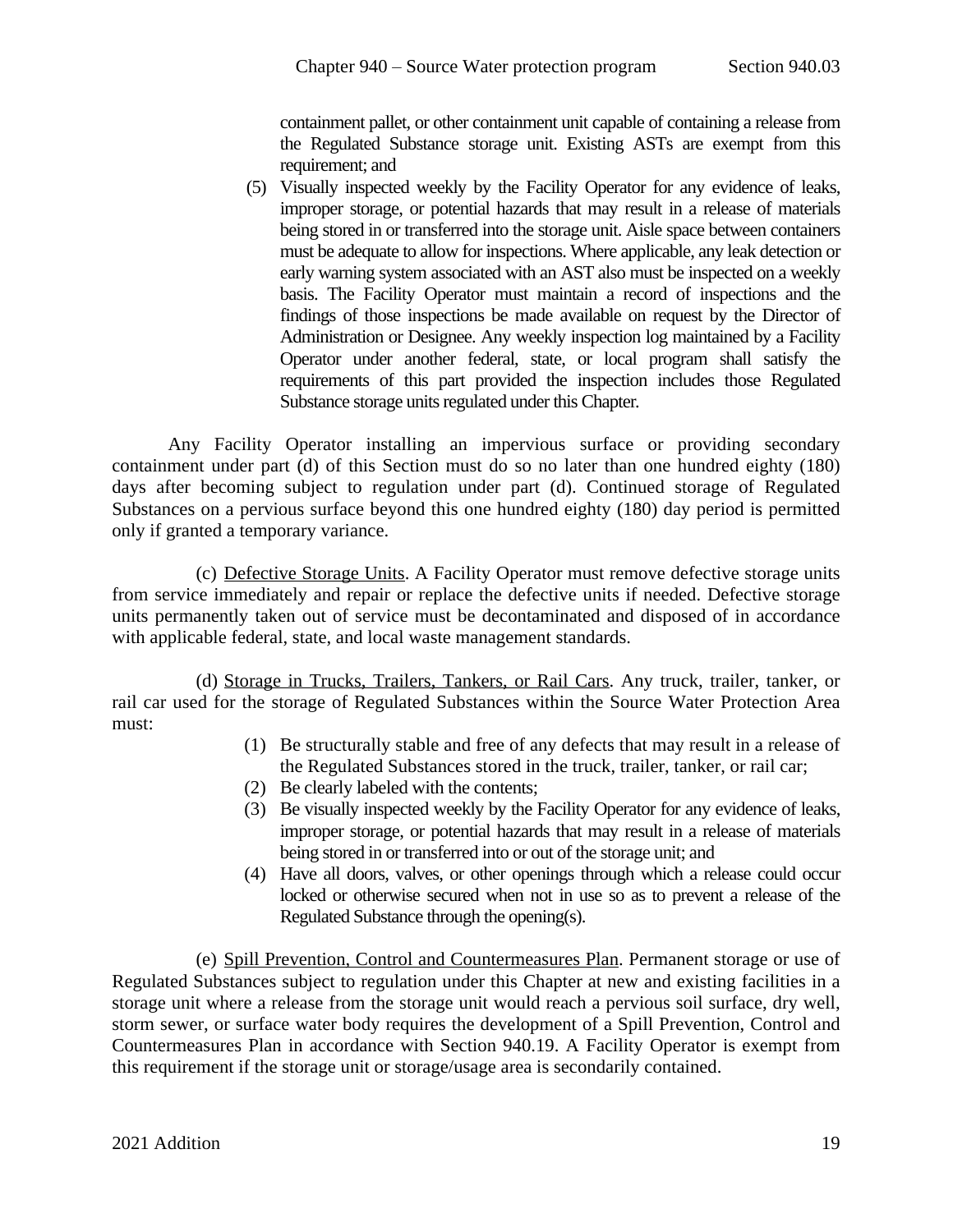(f) Residential Regulated Substance Storage Units*.* All containers subject to regulation under this Chapter used for the storage or use of Regulated Substances at new and existing residential facilities must be:

- (1) In compliance with parts  $(1)$ ,  $(2)$ ,  $(3)$ , and  $(4)$  in Section 940.15(b);
- (2) Visually inspected by the Facility Operator on a monthly basis. Where applicable, any leak detection or early warning system associated with an AST also must be inspected at that time; and, where applicable,
- <span id="page-19-0"></span>(3) Provide a Spill Prevention, Control and Countermeasures Plan in accordance with Section [940.19\(e\).](#page-22-2)

### SECTION 940.16 ABOVEGROUND STORAGE TANK (AST) INSTALLATION

(a) Installation of New ASTs. This Section applies to the installation of ASTs at new or existing facilities after the effective date of this Chapter when the capacity of the AST meets or exceeds the quantity thresholds established in Section 940.06(b). All new ASTs must be registered in accordance with Section 940.08 and meet the general handling requirements specified in Section 940.15(b) in addition to the following as required:

- (1) Bottom Clearance. All ASTs must have ground clearance of no less than two (2) inches from the outermost wall of the AST to allow for visual inspection of the underside of the AST. This requirement may be waived if the size of the AST prevents raising the tank as required or the AST is a concrete vaulted tank.
- (2) Secondary Containment. All ASTs meeting or exceeding the BQTs must be installed with secondary containment meeting or exceeding those requirements specified in Section [940.17\(c\)](#page-20-0) through Section [940.17\(e\).](#page-20-1)
- (3) Barriers. Any AST open to vehicle damage must be protected against impact with physical barriers meeting the approval of the Director of Administration or Designee. Any impervious dike utilized as secondary containment meets the requirements for a physical barrier.

(b) Replacement of Existing ASTs. Replacement of an existing AST after the effective date of this Chapter with any new or used AST is considered installation of a new system and therefore subject to any federal, state, and local regulations for the installation of new ASTs in addition to the provisions of this Chapter, unless specified otherwise.

#### SECTION 940.17 SECONDARY CONTAINMENT REQUIREMENTS.

(a) Exemptions. The following are exempt from secondary containment requirements set forth in this Chapter:

- <span id="page-19-2"></span><span id="page-19-1"></span>(1) Storage of Regulated Substance(s) indoors in an area capable of fully containing within the Facility a total release of the Regulated Substance(s) for which the exemption is being claimed, or draining the release to a wastewater treatment system capable of treating the released substance(s);
- (2) Storage of Regulated Substances as consumer products packaged in original containers; and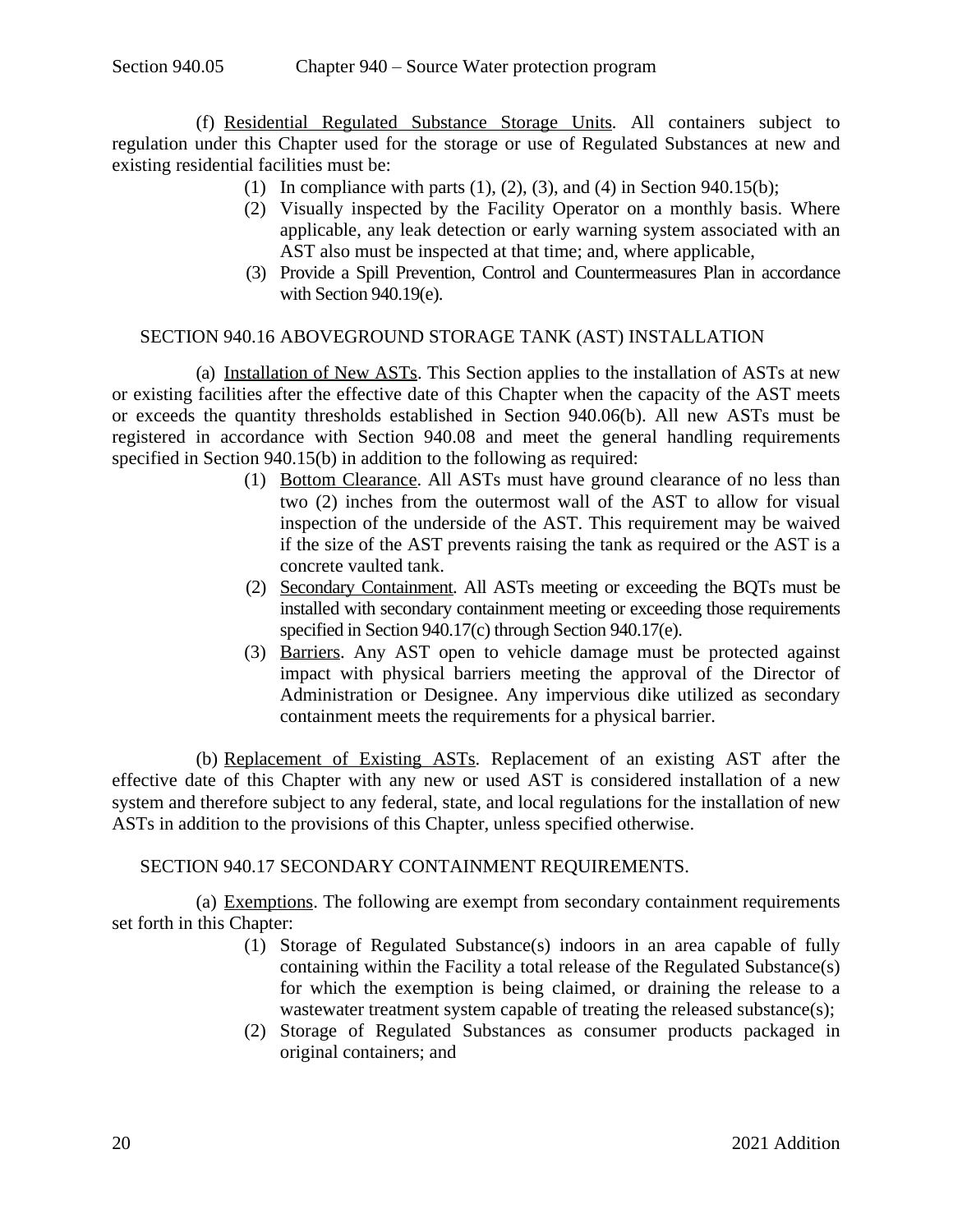(3) Storage of Regulated Substances in storage units/areas with secondary containment comparable to or exceeding that required in Section [940.17\(c\)](#page-20-0) through Section [940.17\(e\)](#page-20-1) herein.

(b) Allowance for Temporary AST. Temporary ASTs may be permitted for construction purposes provided they are state-of-the-art construction, have leak detection monitoring devices, and have secondary containment approved by the local fire authority.

<span id="page-20-0"></span>(c) Construction. Secondary containment systems must be constructed of or lined with materials compatible with the Regulated Substance stored. Secondary containment must be of sufficient thickness, density, and composition so as not to be structurally weakened from contact with the Regulated Substance or precipitation, and must be free of cracks, joints, gaps, or other imperfections which would allow leakage through the containment.

(d) Double Walls and Diking. An AST must have at least one of the following at the choice of the Facility Operator:

- (1) Double Walls*:* designed as a containment area and providing the Facility Operator with manual or electronic interstitial space monitoring capabilities. Laminated, coated, or clad materials shall be considered single-walled and shall not be construed to fulfill the requirement for double walling; or
- (2) Diking*:* capable of containing one hundred and ten percent (110%) of the total volume of the tank. If the storage area contains multiple ASTs, the secondary containment must be large enough to contain one hundred and fifty percent (150%) of the volume of the largest AST placed in it, or ten percent (10%) of the aggregate internal volume of all ASTs in the storage area, whichever is greater.
- <span id="page-20-2"></span><span id="page-20-1"></span>(e) Precipitation.
	- (1) If an AST using a dike as a secondary containment system is exposed to and subject to accumulation of precipitation within the dike, the dike must be designed and operated as follows:
		- (A) The base of the dike must be sloped to a collection point or sump to allow for controlled removal of accumulated storm water or spilled regulated materials; and
		- (B) If the dike is penetrated by a drainage pipe, the pipe must have a lockable valve. This valve shall be kept closed and locked under normal conditions until a determination is made by the Facility Operator that the discharge of storm water is acceptable pursuant to Division [\(2\)](#page-20-2) of this Section.
	- (2) Storm water accumulated within secondary containment that is known or suspected to contain a release from the primary containment unit must be handled in accordance with applicable federal, state, or local laws. No potentially contaminated stormwater may be discharged to a sanitary sewer without approval of the Director of Administration or Designee. The Director of Administration or Designee may require analysis of the stormwater before allowing discharge to the sanitary sewer if the released substance could present a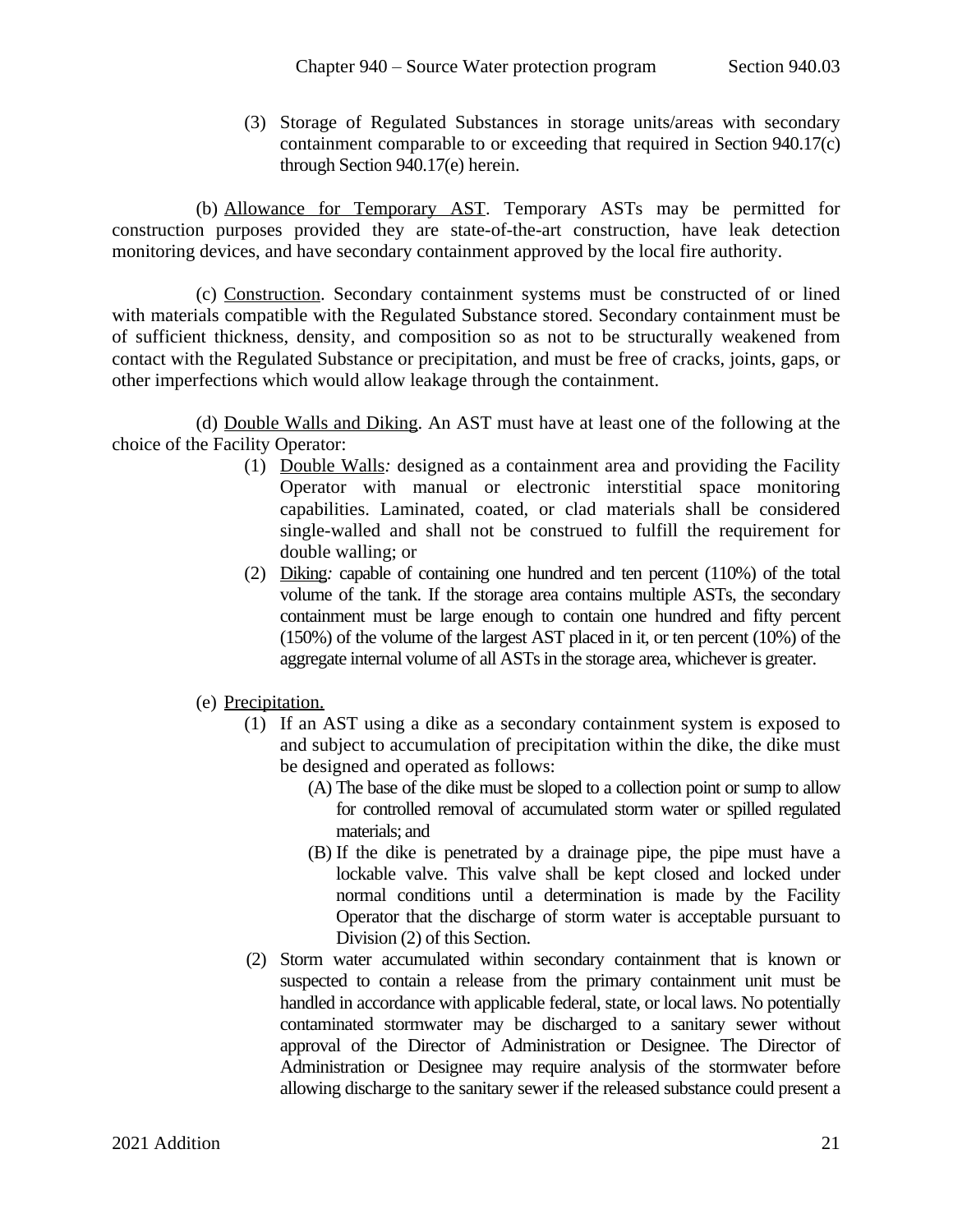<span id="page-21-0"></span>treatment problem at the wastewater treatment plant. The Facility Operator must take all reasonable steps to neutralize the stormwater before discharging the stormwater to any septic system, dry well, sewer, soil, or surface water body.

#### SECTION 940.18 TEMPORARY PLACEMENT OUT OF SERVICE OF ASTS.

- (a) Temporary Placement Out of Service.
	- (1) Removal from Service. Any Facility Operator intending to place an AST system out of service for less than one (1) year must remove the system from service in accordance with Chapter 1301:7-7 (the State Fire Code) in addition to any other applicable federal, state, or local regulations. Any AST meeting any of the secondary containment exemption criteria in Section 940.17(a), or any heating fuel AST taken out of use for seasonal conditions, is exempt from this requirement.
	- (2) Returning the Tank to Service. Unless required otherwise under another applicable federal, state, or local regulation, any AST placed out of service for more than ninety (90) consecutive days but less than one (1) year which is to be brought back into service must be brought back into service by the Facility Operator in accordance with Chapter 1301:7-7 (the State Fire Code). Any AST meeting any of the secondary containment exemption criteria in Section  $940.17(a)$  is exempt from this requirement.

### <span id="page-21-2"></span><span id="page-21-1"></span>SECTION 940.19 SPILL PREVENTION, CONTROL AND COUNTERMEASURES PLANS.

(a) Non-Residential Facilities. Facility Operators required to develop a Spill Prevention Control and Countermeasures Plan (SPCC) must complete the plan no later than one hundred eighty (180) days after becoming subject to this requirement. The Public Utilities Director or Designee may provide, at the request of the Facility Operator, a template of the SPCC to facilitate development of the SPCC. The SPCC does not require the signature of a professional engineer. The SPCC must be submitted with the original registration and with every subsequent re-registration. The SPCC must be stored on site and made available on request to the fire department or other inspection authority.

Any SPCC developed in compliance with other federal, state, or local regulatory programs may satisfy the requirements of this provision provided that SPCC contains all information specified in Section [940.19\(b\)](#page-21-3). Any deficient information must be amended into the existing SPCC to be considered compliant with this Section. If a pre-existing SPCC is being used to satisfy this requirement, only compliance with Section [940.19\(c\)](#page-22-1) and Section [940.19\(d\)](#page-22-3) is required.

<span id="page-21-3"></span>(b) Content of the Spill Prevention, Control and Countermeasures Plan. The SPCC must specify all of the following:

- (1) Facility name, address, and phone;
- (2) Facility Operator name and phone;
- (3) Emergency contact and phone. Designation of an emergency contact must be done in accordance with Section 940.08(b);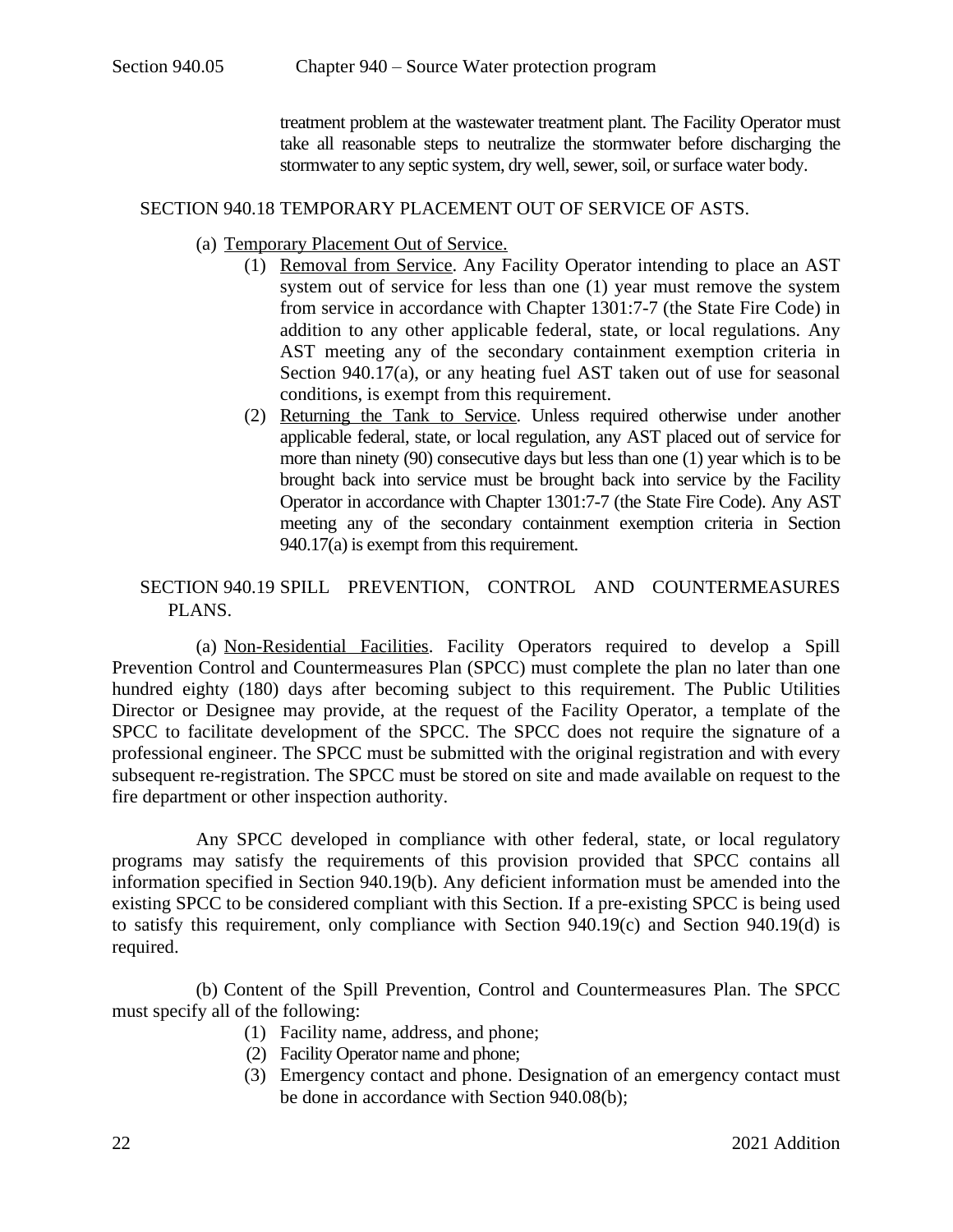- (4) A brief description of the type of business conducted at the Facility;
- (5) The location of the Regulated Substance storage area(s) for which the SPCC is being developed;
- (6) The type(s) and normally anticipated quantity of Regulated Substance(s) stored in the Regulated Substance storage area(s) for which the plan is being developed;
- (7) Potential hazards (including activities) to the Regulated Substance(s) stored in the area;
- (8) All openings/routes through which a release from the storage area(s) would potentially flow into the Facility's property and within five hundred (500) feet beyond the property line, including floor drains, doorways, storm sewers, dry wells, streams, and other openings/routes;
- (9) Emergency response procedures to be followed in the event of a release, including specific points of contact for releases, evacuation procedures, and emergency notification procedures for appropriate federal, state, and local agencies; and
- <span id="page-22-1"></span>(10) Emergency equipment available to the Facility Operator and location of equipment.

(c) Employee Training. A Facility Operator must train all employees annually on the release procedures outlined in the SPCC. The Facility Operator must maintain a log of employee training and make the log available to the Director of Administration or Designee upon request. Copies of the SPCC must be readily available for employee use in work areas in or near Regulated Substance storage areas.

(d) Updating the SPCC. A Facility Operator must review and amend the SPCC as necessary every three (3) years and when any of the following occur:

- <span id="page-22-3"></span>(1) There is a change in ownership or management at the Facility;
- (2) An out-of-service AST system lacking secondary containment comparable to that required in Section 940.17 is returned to service; and/or
- <span id="page-22-2"></span>(3) Changes, structural or otherwise, are made at the Facility that will affect the anticipated flow direction of any release from the storage area or unit (ex: regrading of property, paving, building additions).

(e) Residential Spill Control. Any residence with a Regulated Substance storage unit is required to have a Spill Prevention, Control and Countermeasures Plan, the contents of which shall be in accordance with the applicable provisions of Section 940.19(b). This information shall be provided in an easy-to-follow format. The owner of the Regulated Substance storage unit must keep any information related to spill control readily available in the event of a release.

### <span id="page-22-0"></span>SECTION 940.20 UNDERGROUND STORAGE TANKS.

(a) Applicability. This Chapter applies to any person currently owning and/or operating or intending to own and/or operate any underground storage tank (UST) with a capacity exceeding fifty-five (55) gallons when located within the one (1) or five (5) year timeof-travel zone (TOT).

(b) Registration of UST Systems.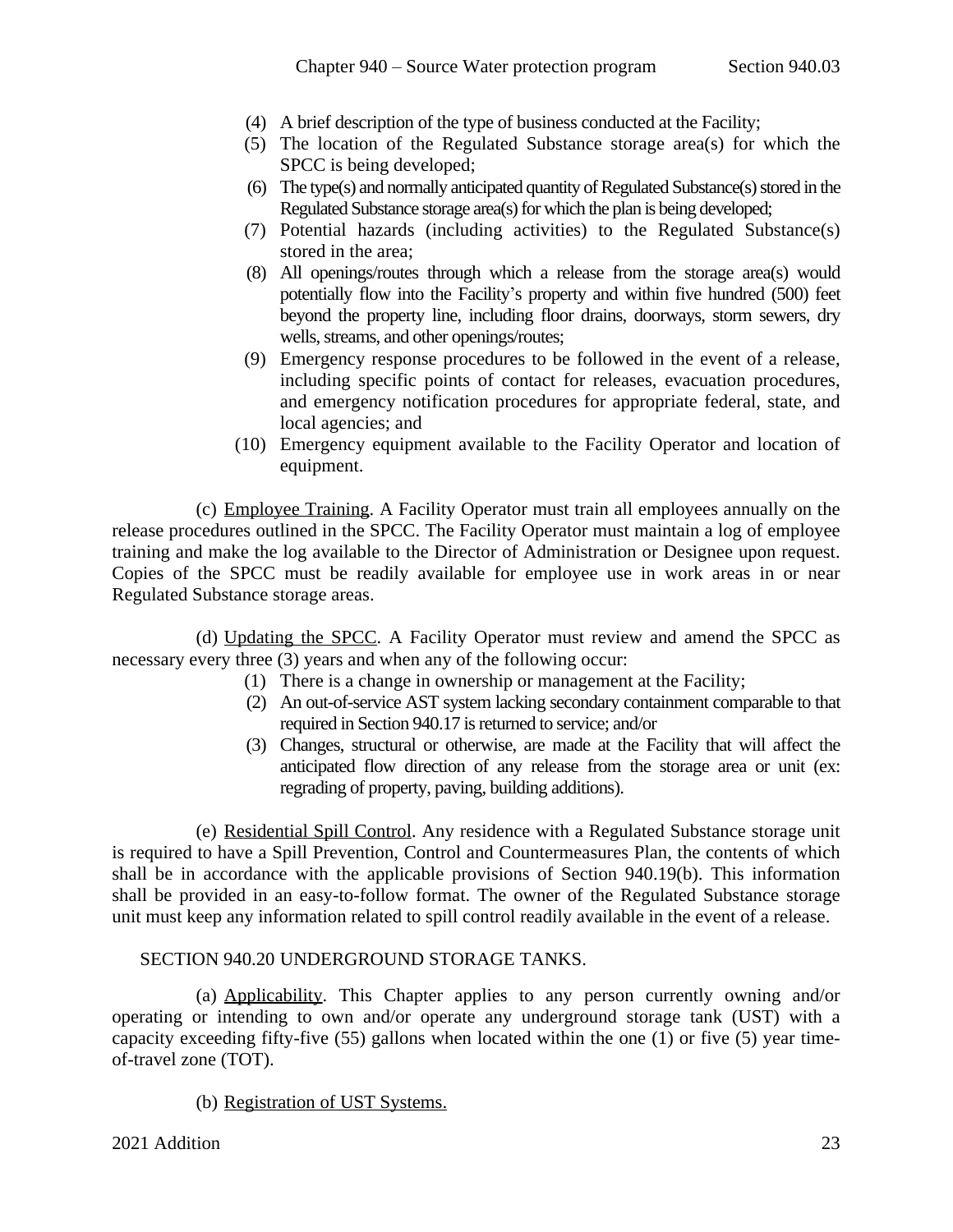- (1) Registration. All UST systems subject to regulation under this Chapter must be registered in accordance with Section 940.08(a) of this Chapter. Any Facility Operator required to annually register a UST system with the State Fire Marshal under OAC 1301:7-9-04 may provide a copy of that registration to the Director of Administration or Designee to satisfy this registration requirement. The Director of Administration or Designee may request additional information, if deemed necessary to protect groundwater resources.
- (2) Information. UST registration shall include, but is not limited to, information on the following:
	- (A)Facility name, address, and phone;
	- (B) Facility Operator, address, and phone;
	- (C) Number, size, construction, date of installation, and location of USTs;
	- (D)Regulated Substances stored in the UST;
	- (E) Brief description of the type of monitoring equipment used for tanks;
	- (F) Whether double-walled tanks and leak detection systems are in place and brief description of systems; and
	- (G) Schedule for inspections and certifications of inspectors.
- (3) New UST Registration. Any new UST system subject to regulation under this Chapter that is installed at a facility beginning operation after the effective date of this Chapter must be registered in accordance with Section 940.08(a) no later than one hundred eighty (180) days after beginning operation.
- (4) Registration of Previously Exempt Facilities*.* Any previously exempt Facility that becomes subject to regulation under this Chapter due to:
	- (A)Installation of an UST subject to regulation under this Chapter;
	- (B) Return to service of any temporarily abandoned UST or UST containing de minimis quantities of Regulated Substances; and/or
	- (C) Changes in the delineated Source Water Protection Area must be registered in accordance with Section 940.08(a) no later than one hundred eighty (180) days after becoming subject to regulation under this Chapter.
- (5) Amending Registrations. A Facility Operator must amend an existing UST registration no later than ninety (90) days after any:
	- (A)Replacement of an existing UST system;
	- (B) Change in ownership or management of the Facility;
	- (C) Return to service of any temporarily abandoned UST or UST containing de minimis quantities of Regulated Substances;
	- (D) Permanent abandonment and/or removal of a UST; and/or
	- (E) Change in the delineated Source Water Protection Area.
- (6) Registration of Multiple Facilities. Any person owning and/or operating more than one Facility subject to regulation under this Chapter must register each regulated Facility separately in accordance with the provisions of this Chapter.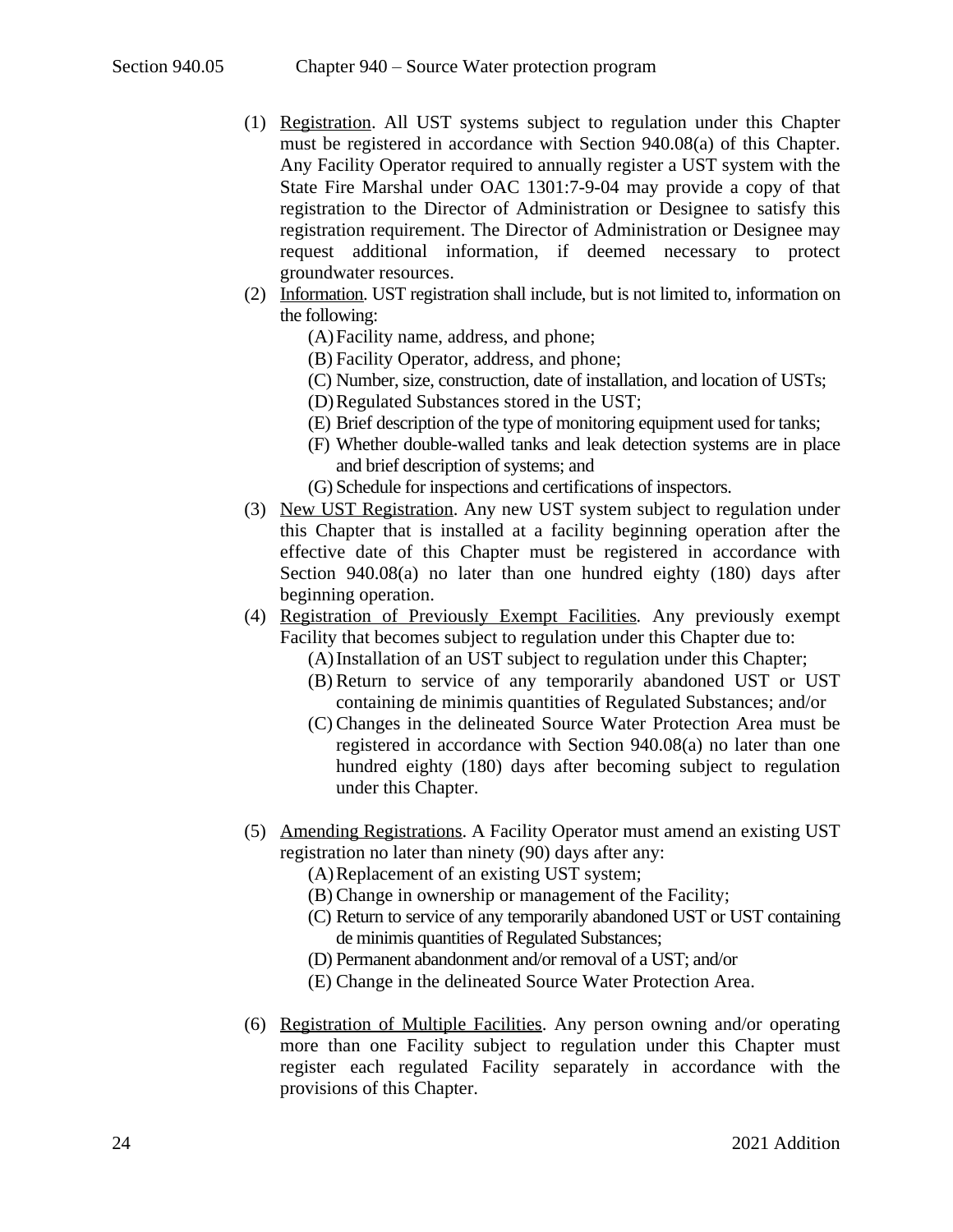- (c) UST Installation Requirements
	- (1) New USTs. All underground storage tanks and piping systems installed after the effective date of this Chapter shall be capable of containing a release of a Regulated Substance and prevent a release of a Regulated Substance to the environment at any time during the operation life of the system using the following measures at a minimum:
		- (A) be double-walled, have spill prevention and overflow prevention equipment, and have sumps as required by OAC 1301-7-9-06, effective September 17, 2017, and as amended from time to time. USTs with a capacity between 55 gallons and 110 gallons shall have equivalent protection methods, although these USTs are not subject to OAC 1301-7-9-06.

(d) Upgrading/Replacement of UST Systems. For the purpose of this Chapter, replacement of an existing UST shall be considered installation of a new system and required to comply with any applicable federal, state, and local regulations for the installation of new USTs in addition to the provisions of this Chapter, unless specified otherwise.

(e) Temporary Placement Out-of-Service, Temporary Closure, Abandonment, Removal, and Change in Service of UST Systems

- (1) Compliance. Facility Operators must comply with all applicable federal, state, and local regulations for the temporary placement out of service, closure, abandonment, removal, or change in service of any UST system in addition to any requirements set forth in this regulation.
- (2) Abandonment of UST Systems. No UST system located in the Source Water Protection Area may be abandoned in place unless approved by a certified fire safety inspector or the State Fire Marshal. The Facility Operator must copy the Director of Administration or Designee on any closure assessment and other information related to the closure and abandonment in place of the UST system as the information is submitted to the Bureau of Underground Storage Tank Regulations, the State Fire Marshal, or Ohio EPA.

# <span id="page-24-0"></span>SECTION 940.21 MANAGEMENT OF SPECIFIC POTENTIAL POLLUTION SOURCES IN THE SOURCE WATER PROTECTION AREA.

- <span id="page-24-1"></span>(a) Land Application of Pesticides and Fertilizers.
	- (1) Applicability. This Section applies to the application of restricted use pesticides as identified by the United States Environmental Protection Agency at existing and new commercial, recreational, and agricultural facilities in the one (1) and five (5) year TOT.
	- (2) Acceptable Pesticides and Use. For land application of chemical or other pesticides not recognized to be ecological, least-toxic biological (and/or mineral) materials, application must be made to the Director of Administration or Designee for approval to use the pesticide and must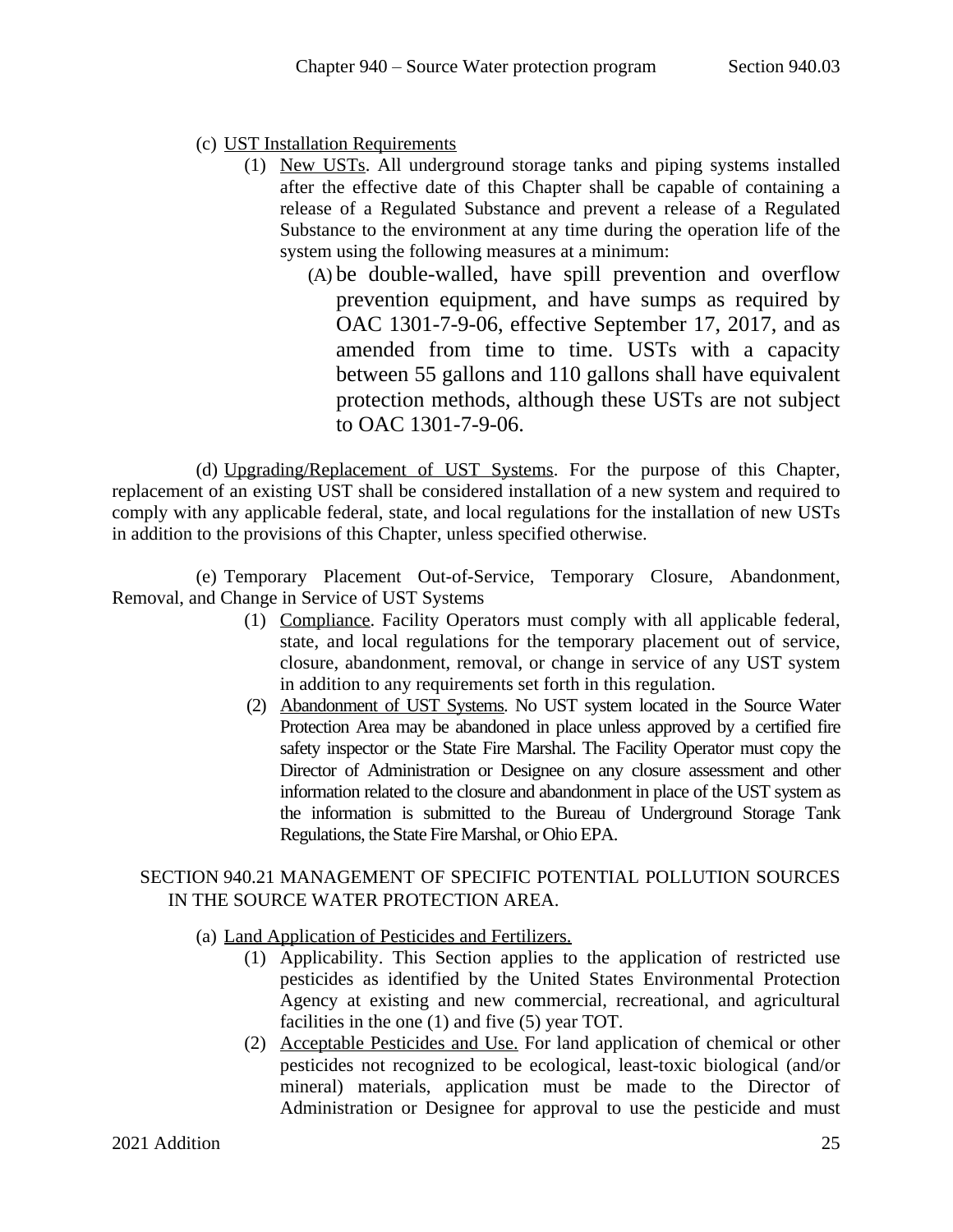show that least toxics are not adequate for the pest control problem and that the chemical will not pose a risk to the water supply. The Director of Administration or Designee must approve the application of the proposed pesticide and under what conditions it may be applied by the applicant. The pesticide must be limited to the place and time of infestation.

- (3) Registration of Restricted Use Pesticides. Facility Operators applying restricted use pesticides within the one (1) and five (5) year TOT in any quantity must register the application of those restricted use pesticides with the Director of Administration or Designee within one hundred eighty (180) days of the effective date of this Chapter and by March 1 of every third year thereafter. Any Facility Operator required to maintain records of restricted use pesticide application under any other federal, state, or local program may submit a copy of those records to the Director of Administration or Designee to satisfy this registration requirement.
- (4) Registration Information. Registration will include, but is not necessarily limited to, general information on the facility and the application of restricted use pesticides at the facility.
- (5) Registration of Previously Exempt Facilities. Any previously exempt Facility that becomes subject to regulation under this Section due to:
	- (A)Changes in the types of pesticides applied at a Facility from nonrestricted to restricted use pesticides; and/or
	- (B) Changes in the delineated Source Water Protection Area. must be registered in accordance with Section 940.08.
- (b) Road Salt Storage.
	- (1) Prohibition. No road salt shall be stored within the one (1) year TOT.
	- (2) New Facilities. All road salt stored at new facilities in the five (5) year TOT must be stored under covered shelter on an impervious surface. This requirement does not apply to salt prepackaged for consumer use.
	- (3) Registration. Any Facility in the five (5) year TOT storing road salt outdoors must be registered in accordance with Section 940.08.
- (c) On-Lot Sewage Systems.
	- (1) Registration. Any on-lot sewage system in the Source Water Protection Area used for the disposal of process waters other than sanitary wastes must be registered in accordance with Section 940.08. Any Facility Operator required to register such disposal to any other federal, state, or local authority may submit a copy of that registration to the Director of Administration or Designee to satisfy the registration requirements in this Section. The Director of Administration or Designee reserves the right to ask for additional information when required.
	- (2) Cessation of On-Site Disposal. Any Facility Operator permanently ceasing disposal of process wastes on site through an on-lot sewage system must submit an amended facility registration no later than ninety (90) days of ending disposal in accordance with Section 940.08(g) herein.
- (d) Commercial Junk Yards.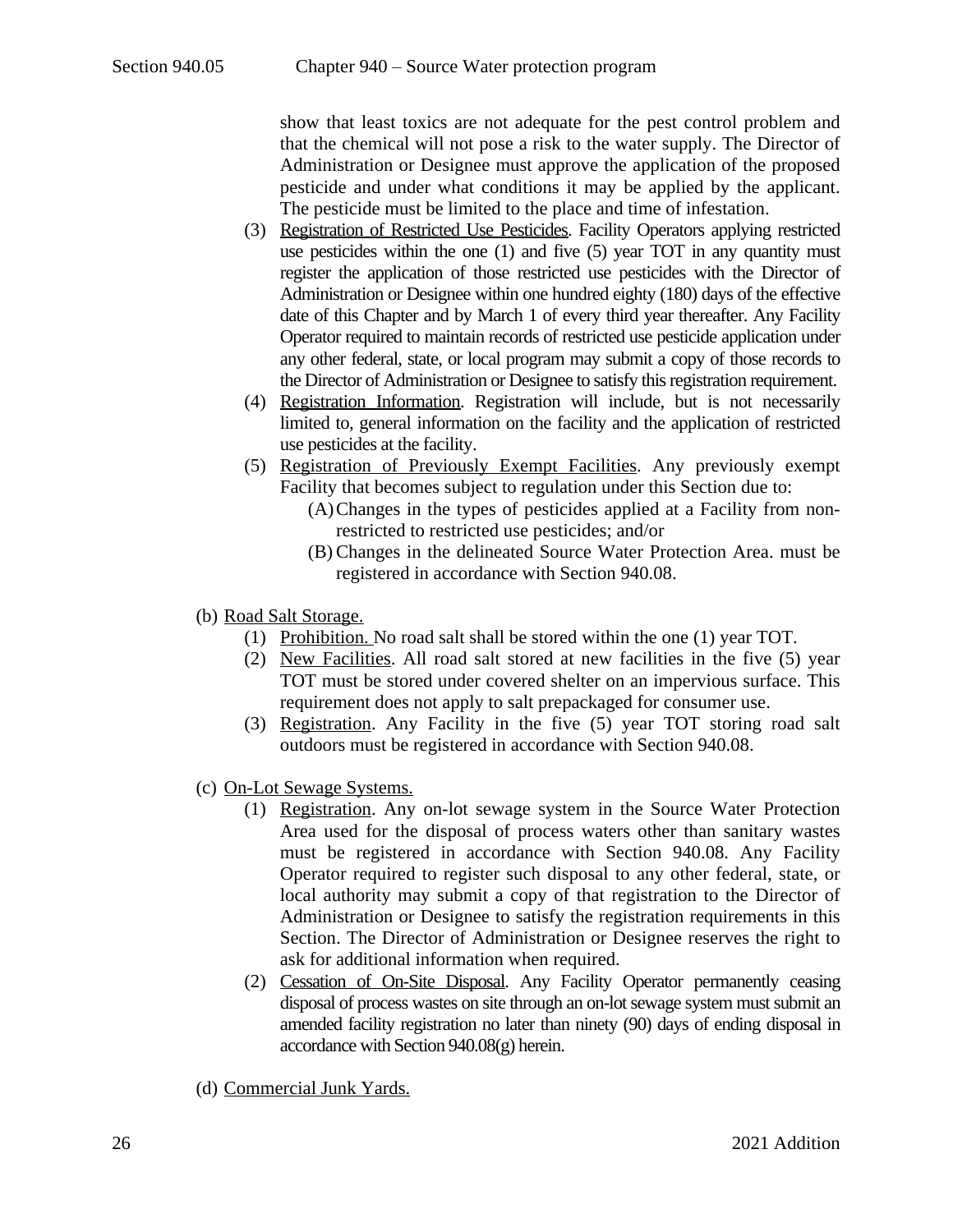- (1) All commercial junk yards in the Source Water Protection Area must be registered in accordance with Section 940.08, et seq., and must comply with the following as applicable: Section 940.11, et seq. (Facility Closure); and Section 940.12 et seq. (Release Notification), and Section 940.15(b) (General Container and Regulated Substance Handling Requirements).
- (2) Fluid Management. Scrap vehicles or other units brought into a commercial junk yard located within the Source Water Protection Area must have all fluids removed in accordance with current federal, state, and local regulations before onsite crushing and/or storage of the vehicle or unit. All Regulated Substances removed from a vehicle or other unit must be handled and stored in accordance with current federal, state, and local regulations in addition to the provisions of this Chapter as required.
- (e) Dry Wells.
	- (1) Registration of New Dry Wells Within the One-Year TOT. The Director of Administration or Designee must be notified of the installation of any new dry well within the One-Year TOT no later than ninety (90) days after installation of the new dry well. The registration shall include information related, but not limited to, the location and design of the new dry well(s). One registration form may be submitted for the installation of multiple dry wells with the same design at a site.
	- (2) Use of Existing Registration Information. Any municipality or Facility Operator required to register or report a dry well or dry well system to any other federal, state, or local authority may submit a copy of that registration or report to the Director of Administration or Designee to satisfy the registration requirements of this Section. The Director of Administration or Designee reserves the right to request additional information if required.
	- (3) Inspection and Maintenance Schedule. Any municipality using dry wells for storm water management in the one-year TOT must develop and implement a schedule for the regular inspection and maintenance of those dry wells.
- (f) Construction Activities.
	- (1) All ground applied prophylactic termite treatment for new construction in the Source Water Protection Area shall consist of non-toxic methods and/or bait system termiticides. All developers will notify potential buyers of this provision and demonstrate to the Director of Administration or Designee that they have done so.
	- (2) All excavations within the Source Water Protection Area shall be performed in such a way as to minimize the contamination of soils and the aquifer.
	- (3) For new developments and/or subdivisions that institute a covenant of conditions and restrictions for lots within the subdivision in the Source Water Protection Area, all conditions/restrictions of the covenant must be in compliance with this Chapter and the covenants must state that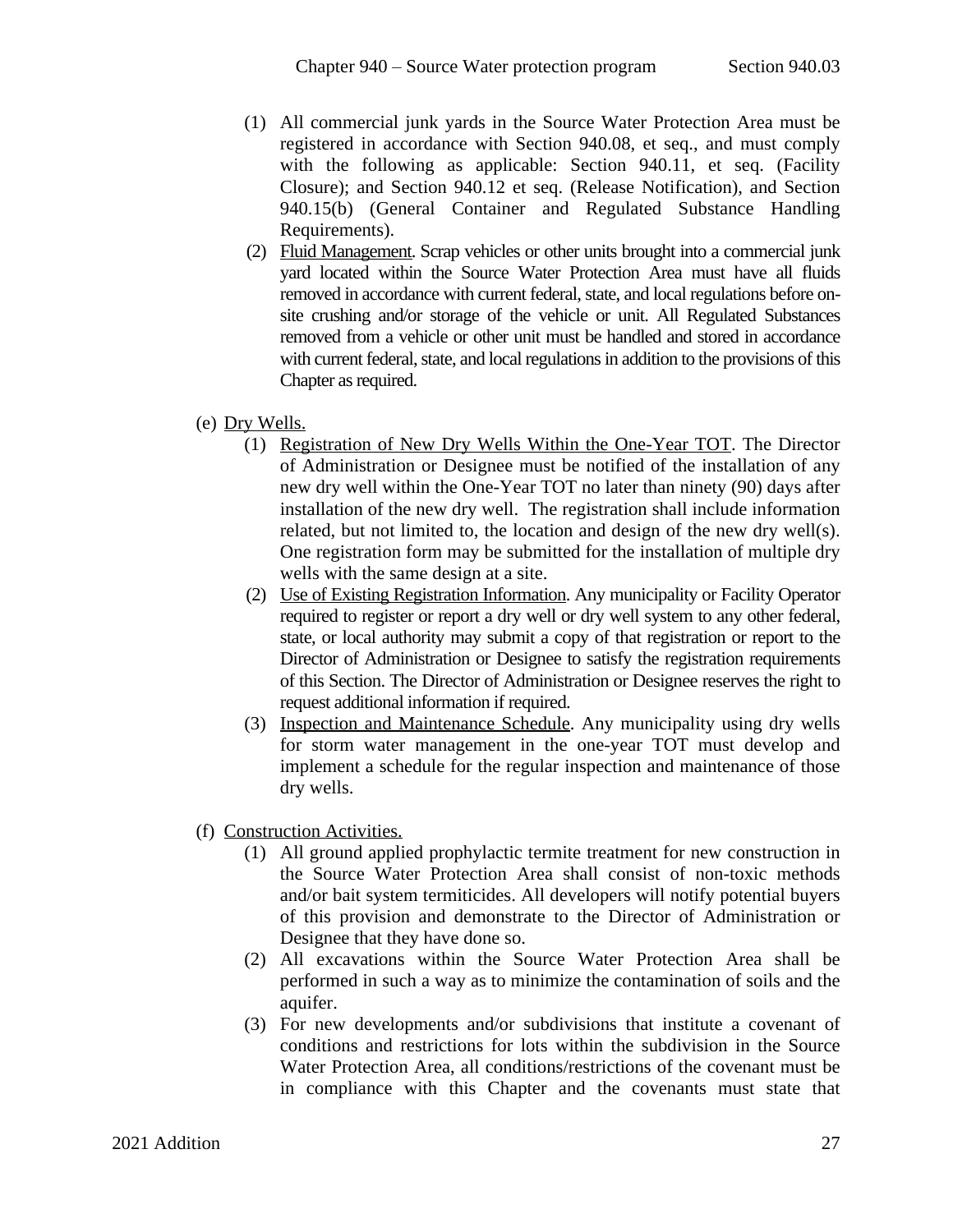compliance with the provisions of this and any other Source Water Protection Ordinance/Zoning Overlay is required.

- (g) Fill Operations.
	- (1) Fill dirt shall not contain fly ash, sewage sludge, asphalt grindings, shingles, construction debris or any other material prohibited by any local, state, or federal regulation.
	- (2) All fill operations must comply with local, state, and federal law, including, but not limited to, the Codified Ordinances of the City of North Canton, ORC Chapter 3714, and OAC Chapter 3745. In accordance with OAC Chapter 3745-400-05, a written notice of "intent to fill" shall be filed with the Stark County Health Department as required by this rule and shall also be filed with the Director of Administration or Designee. Such notice is required to be filed seven days prior to the commencement of fill operations.
	- (3) All fill sites shall have limited, controlled access, and be posted with signage indicating: "Source Water Protection Area. Up to Ten Thousand Dollar (\$10,000.00) fine for illegal dumping of fill materials. No asphalt, shingles, construction debris, or any other prohibited material". The site must be secured during unauthorized times with emergency contact information posted.
	- (4) Any violation of this Section shall be subject to the penalty provisions of this Chapter.
- (h) Surface Water Impoundment.
	- (1) Management. Any ponds or other surface impoundment of water for any reason or purpose in the Source Water Protection Area, must be managed to exclude contamination by any toxic or Regulated Substance.
	- (2) Need for Liner. If determined by the Director of Administration or Designee, that an impermeable liner is necessary to prevent contamination of groundwater from the pond, then the owner of the land shall be responsible for providing such a liner. Liners must be repaired or replaced as needed to function as a barrier to potential hazardous substances.

#### SECTION 940.22 VIOLATION, PENALTY, AND ADMINISTRATIVE REMEDIES.

(a) Violations.

- <span id="page-27-0"></span>(1) Any Facility Operator who knowingly submits false or inaccurate information to the Director of Administration or Designee, or who violates, disobeys, omits, neglects, or refuses to comply with any provision of this Chapter is considered in violation of this Chapter and subject to penalty as set forth herein.
- (2) Any person found by the Director of Administration or Designee to be in violation of any provision of this Chapter or any order, requirement rule or regulation issued under the authority of this Chapter will be served with a written notice stating the nature of the violation, the potential penalties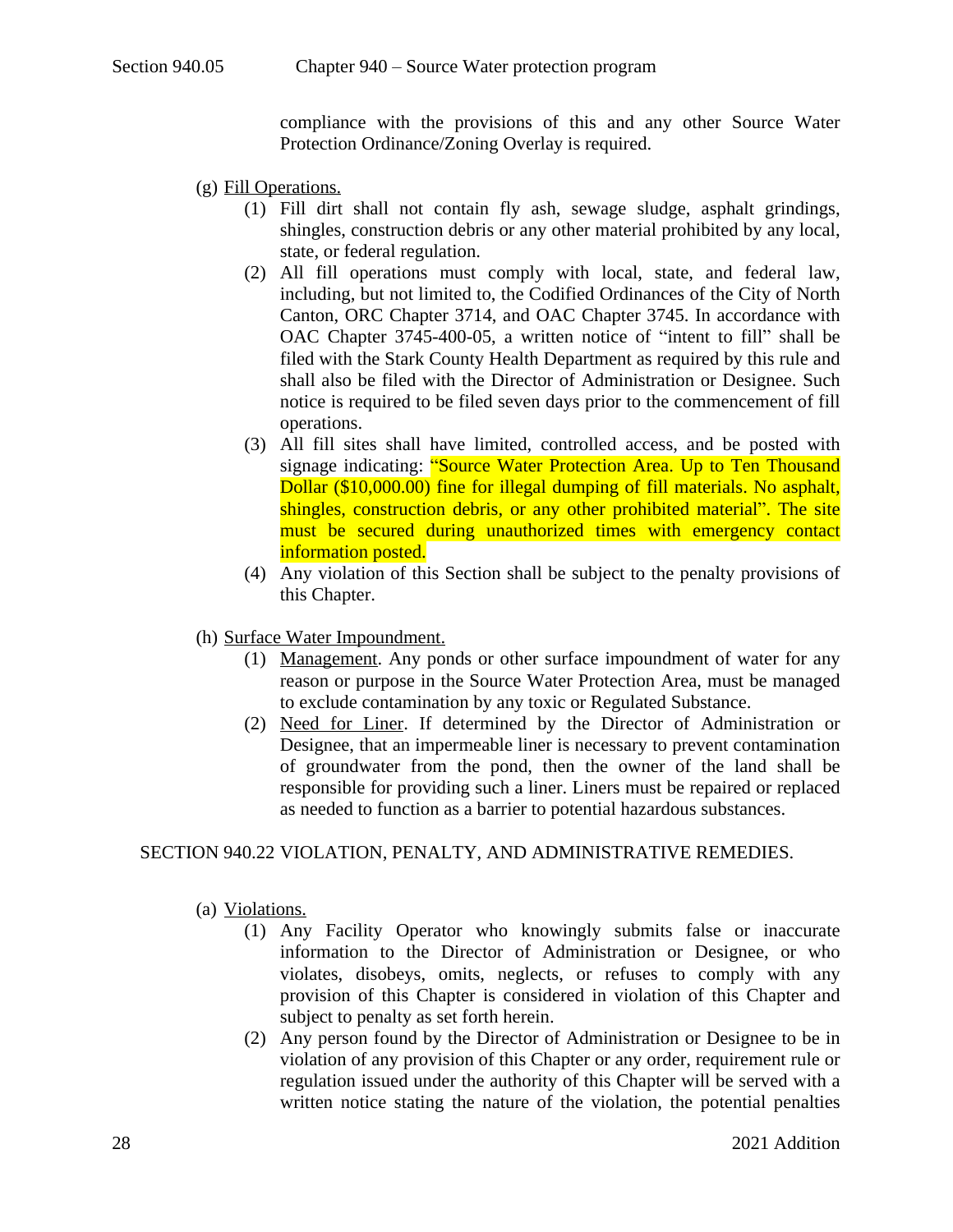pursuant to this Chapter, and providing reasonable time for compliance. If the Director of Administration or Designee has previously promulgated a schedule of compliance or issued an order addressing the same or a similar violation and the time for compliance has passed, the Director of Administration or Designee may dispense with establishing another time period for compliance.

- (3) Any notice of violation shall be served in the manner provided by law for service of civil process. Where the address of the violator is unknown, service may be made upon the owner of the property involved at the tax mailing address of the owner as shown on the county tax record.
- (b) Penalties.
	- (1) Any person, firm, or corporation, violating any of the provisions of this Chapter or any amendment or supplement thereto, shall be in violation and fined not more than Five Hundred Dollars (\$500.00) per day, per offense. Each and every day such illegal location, erection, construction, reconstruction, enlargement, change, maintenance, or use continues, shall constitute a separate offense.
	- (2) Dumping of any Regulated Substance as referenced in the Chapter or prohibited materials associated with a prohibited land use, activity, or facility as referenced in this Chapter shall be remediated immediately and may be punishable by a fine of up to Ten Thousand Dollars (\$10,000.00). Each day of non-compliance shall be considered a separate offense.
	- (3) Any person or entity found to have introduced contamination of any form into the Source Water Protection Area shall be in violation of this Chapter and subject to a fine of up to Ten Thousand Dollars (\$10,000.00). Each day of violation shall be considered a separate offense.
- (c) Administrative Remedies.
	- (1) In addition to the violations and penalties in this Section, the Director of Administration or Designee, upon discovery of violation of any provision of this Chapter, may pursue with reasonable notice any legally available administrative remedies or enforcement actions including, but not limited to, the following:
		- (A)Ordering cessation of any use or activity that may create hazards or have deleterious effects on the water supply or facilities;
		- (B) Discontinuing utility service to any Facility operating in violation of this Chapter;
		- (C) Ordering remedial actions;
		- (D) Requiring pollution control and abatement; and
		- (E) Requiring development of compliance schedules to implement corrective action.
	- (2) When considering the exercise of any of the above powers or actions, the Director of Administration may take into consideration any evidence presented by the entity regarding cost effectiveness and the economic impact imposed by the requirements or actions.